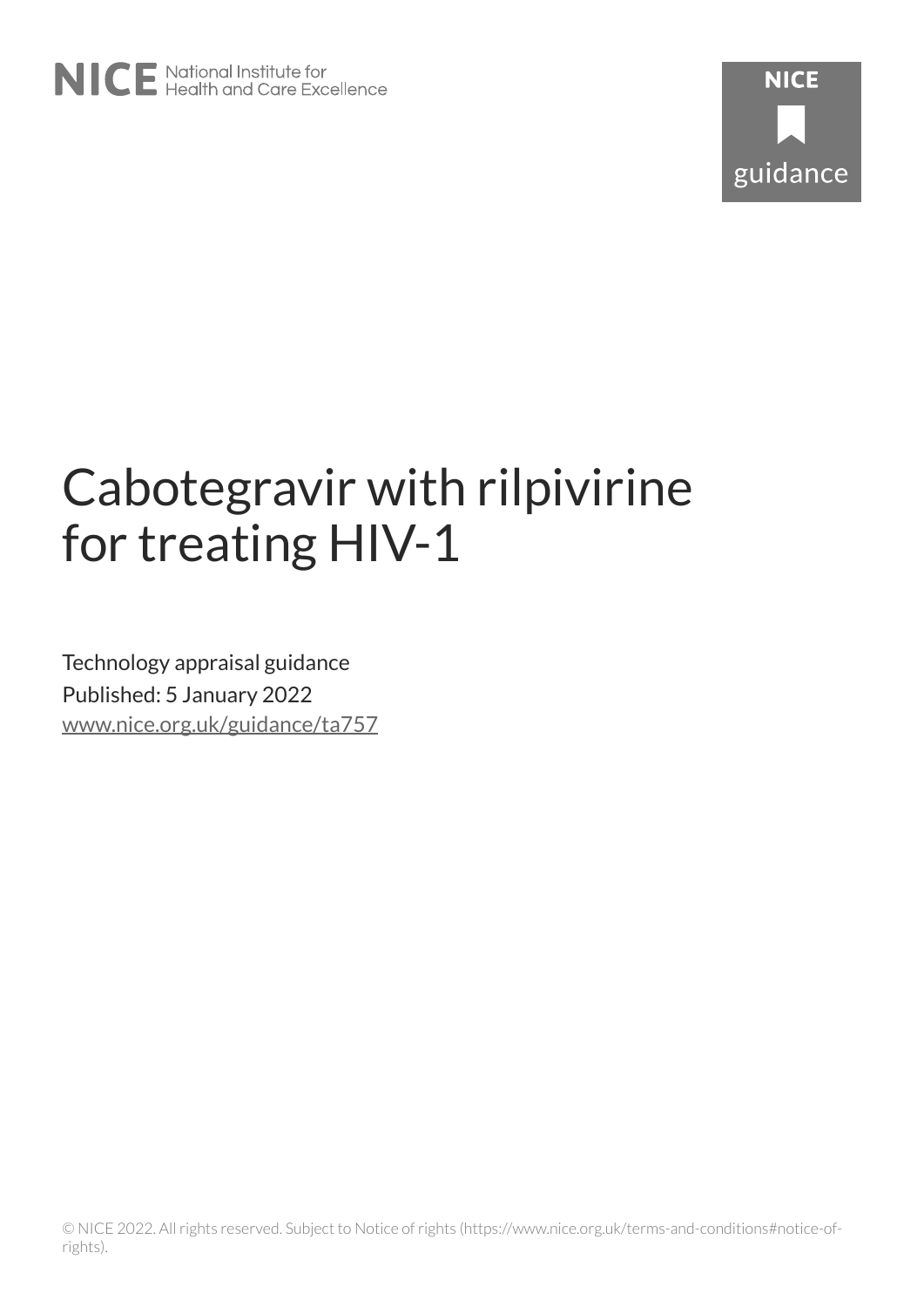### Your responsibility

The recommendations in this guidance represent the view of NICE, arrived at after careful consideration of the evidence available. When exercising their judgement, health professionals are expected to take this guidance fully into account, alongside the individual needs, preferences and values of their patients. The application of the recommendations in this guidance are at the discretion of health professionals and their individual patients and do not override the responsibility of healthcare professionals to make decisions appropriate to the circumstances of the individual patient, in consultation with the patient and/or their carer or guardian.

Commissioners and/or providers have a responsibility to provide the funding required to enable the guidance to be applied when individual health professionals and their patients wish to use it, in accordance with the NHS Constitution. They should do so in light of their duties to have due regard to the need to eliminate unlawful discrimination, to advance equality of opportunity and to reduce health inequalities.

Commissioners and providers have a responsibility to promote an environmentally sustainable health and care system and should [assess and reduce the environmental impact of implementing](https://www.nice.org.uk/about/who-we-are/sustainability)  [NICE recommendations w](https://www.nice.org.uk/about/who-we-are/sustainability)herever possible.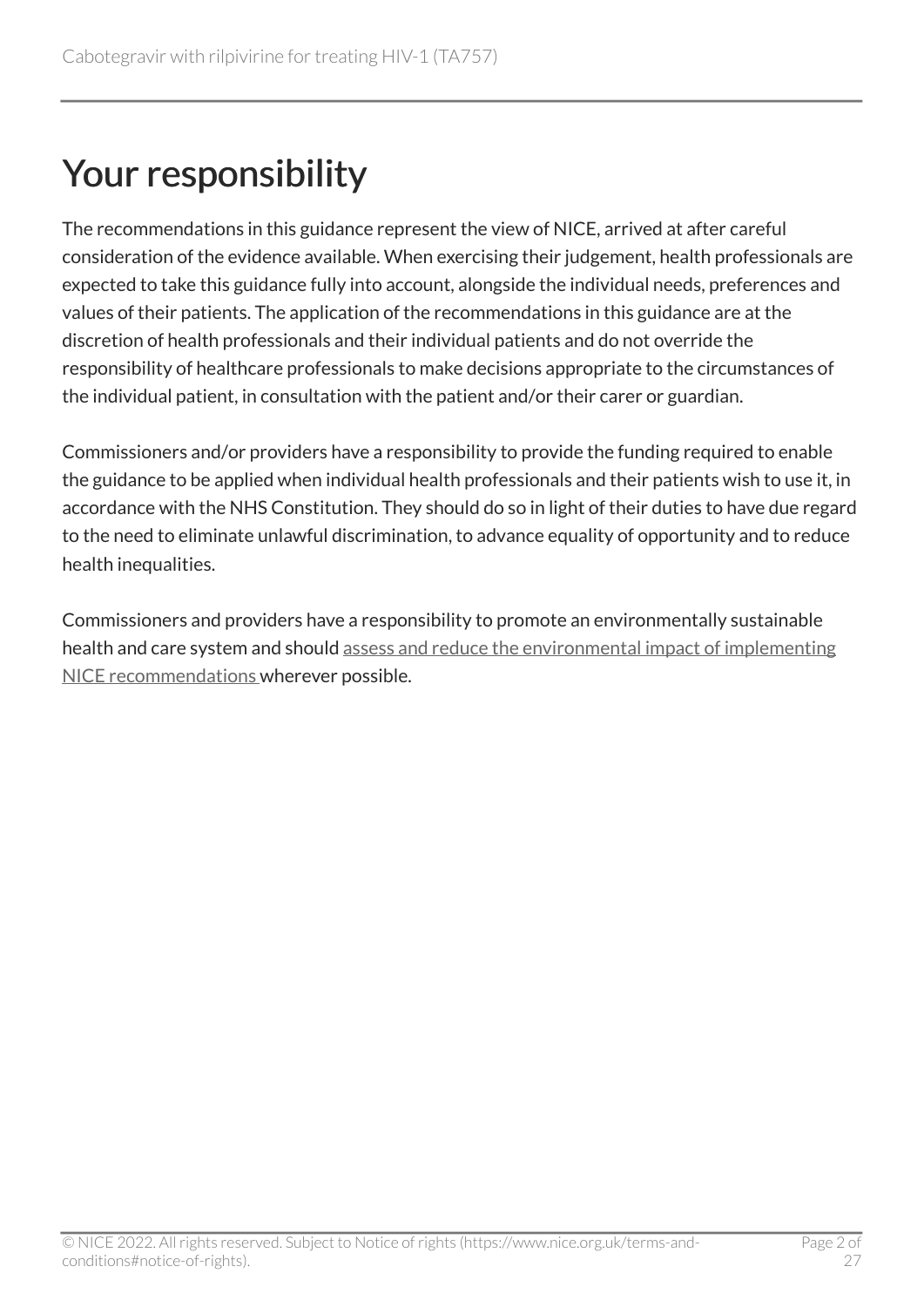## **Contents**

| $\overline{4}$ |
|----------------|
| 5              |
| 5              |
| 5              |
| 5              |
| 6              |
| 6              |
| 8              |
| 9              |
| 11             |
| 15             |
| 21             |
| 21             |
| 22             |
| 24             |
| 25             |
| 26             |
| 26             |
| 26             |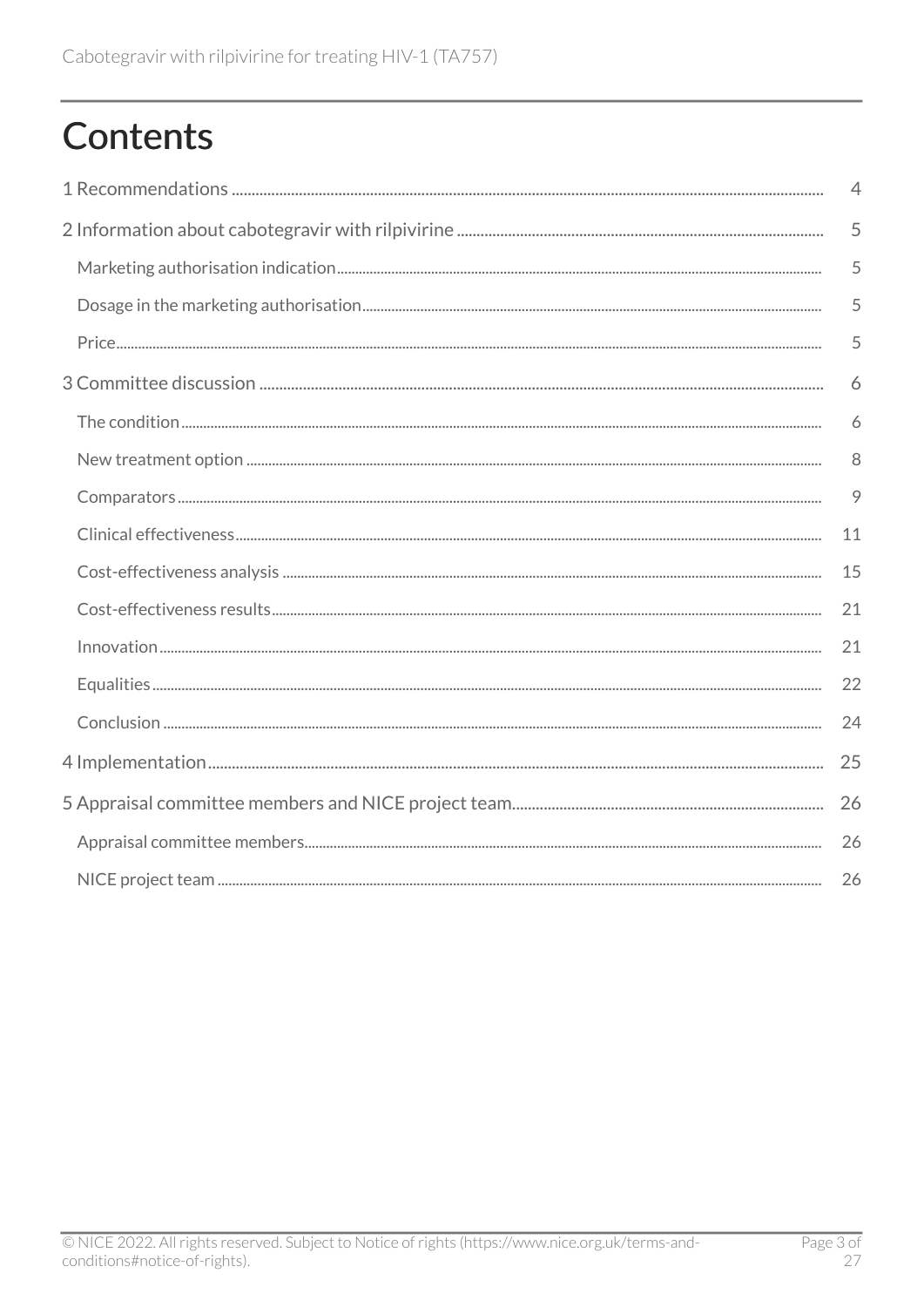### <span id="page-3-0"></span>1 Recommendations

- 1.1 Cabotegravir with rilpivirine is recommended, within its marketing authorisation, as an option for treating HIV-1 infection in adults:
	- with virological suppression (HIV-1 RNA fewer than 50 copies/ml) on a stable antiretroviral regimen and
	- without any evidence of viral resistance to, and no previous virological failure with, any non-nucleoside reverse transcriptase inhibitors or integrase inhibitors.

It is recommended only if the company provides it according to the [commercial](https://www.nice.org.uk/guidance/ta757) [arrangement.](https://www.nice.org.uk/guidance/ta757)

#### Why the committee made these recommendations

Current treatment for HIV-1 is antiretroviral regimens taken as tablets (orally) each day. The aim is to keep the number of virus particles in the blood (the viral load) so low that it cannot be detected, so that the virus cannot be transmitted between people. Cabotegravir with rilpivirine is the first long-acting antiretroviral injection available for HIV-1.

Clinical trial results show that cabotegravir with rilpivirine is as effective as oral antiretrovirals at keeping the viral load lower than 50 copies/ml of blood. It is unclear whether there would be a difference in adherence between long-acting injections and daily oral tablets. The most likely costeffectiveness estimate is likely to be within what NICE normally considers an acceptable use of NHS resources. So, cabotegravir with rilpivirine is recommended.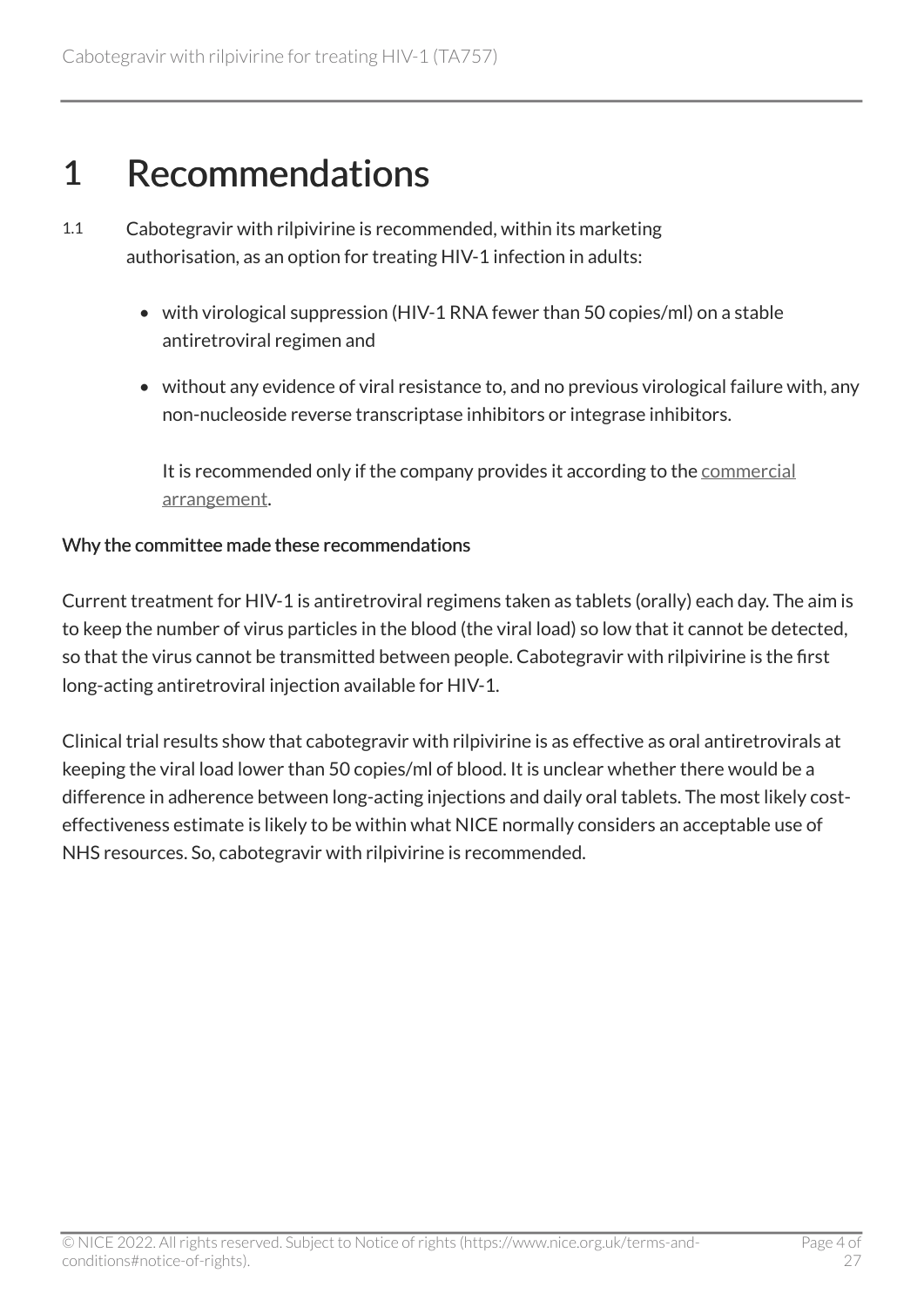## <span id="page-4-0"></span>2 Information about cabotegravir with rilpivirine

### <span id="page-4-1"></span>Marketing authorisation indication

2.1 Cabotegravir (Vocabria, Viiv Healthcare) with rilpivirine (Rekambys, Janssen) is indicated 'for the treatment of HIV-1 infection in adults who are virologically suppressed (HIV-1 RNA fewer than 50 copies/ml) on a stable antiretroviral regimen without present or past evidence of viral resistance to, and no prior virological failure with, agents of the NNRTI and INI class'.

### <span id="page-4-2"></span>Dosage in the marketing authorisation

2.2 The dosage schedules are available in the summary of product characteristics [for cabotegravir](https://www.ema.europa.eu/en/documents/product-information/vocabria-epar-product-information_en.pdf) and the [summary of product characteristics for rilpivirine](https://www.ema.europa.eu/en/documents/product-information/rekambys-epar-product-information_en.pdf).

### <span id="page-4-3"></span>**Price**

2.3 The list price for cabotegravir is £638.57 for a 30-day pack of oral tablets and £1,197.02 for the bi-monthly (every 2 months) intramuscular injection vial (excluding VAT). The list price for rilpivirine is £200.27 for a 30-day pack of oral tablets and £440.47 for the bi-monthly intramuscular injection vial (excluding VAT). The company has a commercial arrangement (simple discount patient access scheme). This makes cabotegravir with rilpivirine available to the NHS with a discount. The size of the discount is commercial in confidence. It is the company's responsibility to let relevant NHS organisations know details of the discount.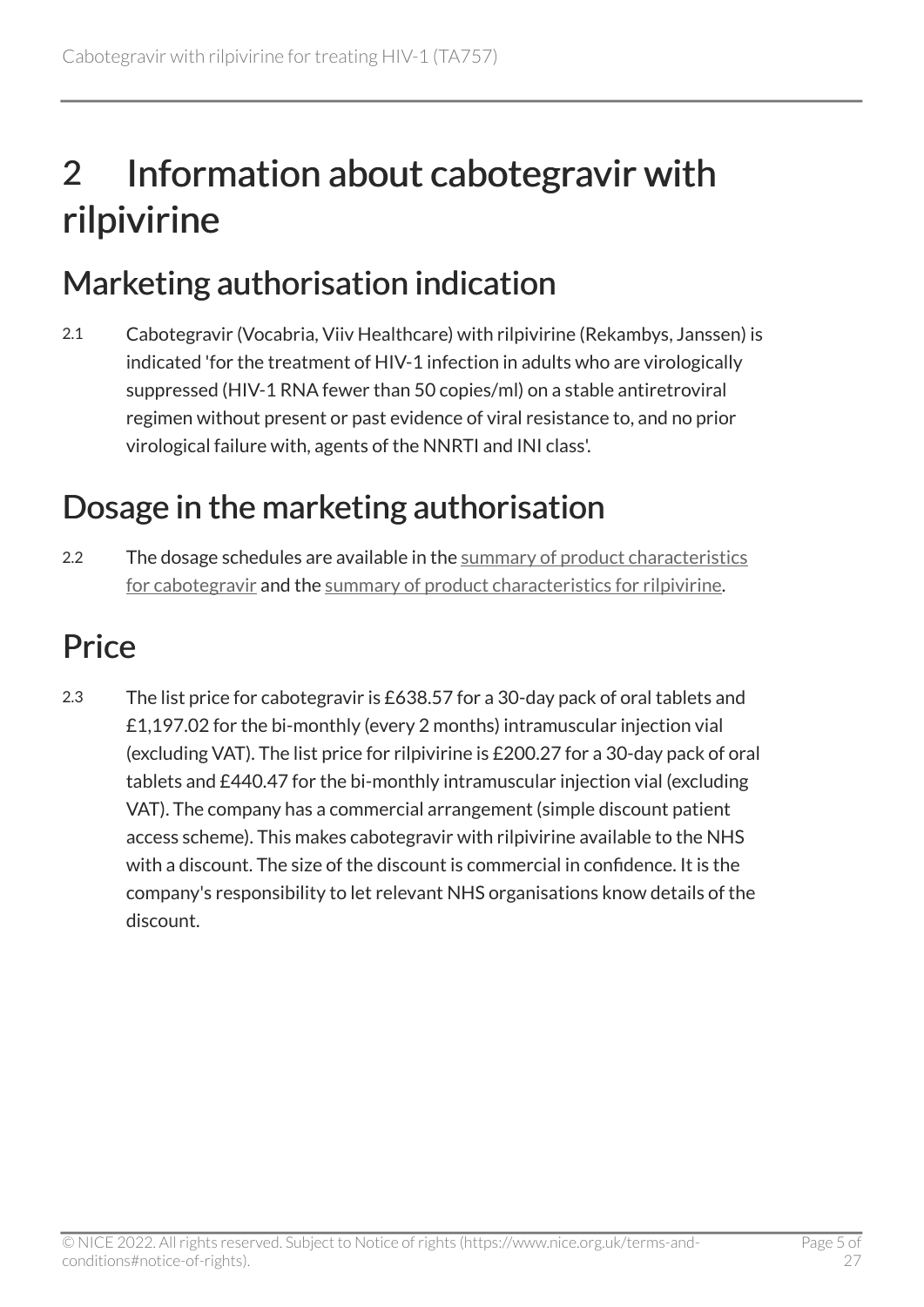### <span id="page-5-0"></span>3 Committee discussion

The [appraisal committee](#page-25-1) considered evidence submitted by Viiv Healthcare, a review of this submission by the evidence review group (ERG), and responses from stakeholders. See the [committee papers](https://www.nice.org.uk/guidance/TA757/evidence) for full details of the evidence.

The appraisal committee was aware that none of the issues were resolved after technical engagement. It recognised that there were remaining areas of uncertainty associated with the analyses presented (see ERG report, table 1.1, page 12) and took these into account in its decision making. It discussed issues 1 to 10, which were outstanding after the technical engagement stage.

### <span id="page-5-1"></span>The condition

### HIV is not curable and people living with it currently need to take daily medication for life

- 3.1 The committee heard from the clinical and community experts (alternative term for patient expert) that HIV is a retrovirus that attacks the human immune system, specifically macrophages and CD4+ T cells. The HIV-1 subtype accounts for most infections worldwide and can be acquired through sexual contact, breastfeeding, broken skin, or injections using contaminated equipment or substances. People living with HIV-1 that is untreated are at risk of their immune system gradually weakening, which can lead to opportunistic infections and cancers that further deteriorate their health. Despite scientific advances, HIV is still incurable, but the virus can be controlled by modern treatment. The current treatment regimens are oral antiretroviral therapies (ART) taken daily. There are several classes of antiretroviral agents that act on different phases of the HIV-1 virus life cycle either by disrupting its ability to enter the human host cells or to multiply. The ARTs used in the NHS include the following classes of drugs:
	- nucleoside reverse transcriptase inhibitors (NRTIs)
	- non-nucleoside reverse transcriptase inhibitors (NNRTIs)
	- protease inhibitors (PIs)
	- fusion inhibitors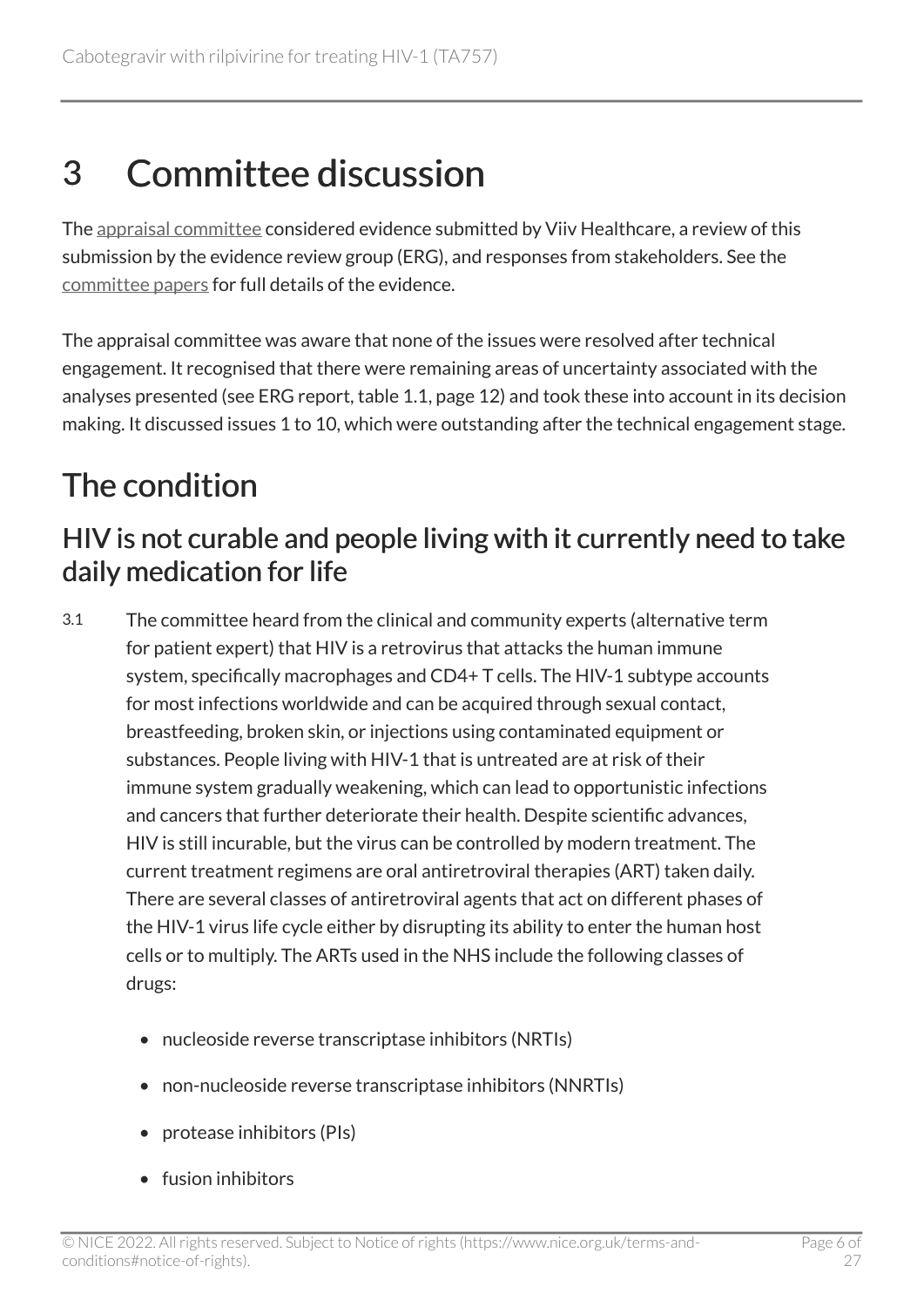- integrase inhibitors (INI or INSTIs)
- CCR5 antagonists.

Therapy involves a combination of different agents, either as single- or multi-tablet regimens that must be taken every day for the rest of a person's life. The clinical experts told the committee that the aim is to suppress the virus to undetectable levels in the blood (defined as HIV-1 RNA fewer than 50 copies/ml) because then it becomes untransmissible. The clinical experts explained that treatment success with current daily oral treatments is mainly determined by adherence, which is influenced by drug side effects and psychosocial issues. They explained that although adherence is important, perfect adherence is not needed to have an undetectable viral load with modern treatments, and current therapy is highly effective. The community experts explained that adherence can be difficult in some cases because of drug-related side effects, toxicity, and other psychosocial issues such as stigma or changes in lifestyle. They also explained that a reduction in adherence might put people living with HIV-1 at risk of developing viral rebound or resistance to antiretrovirals. The committee concluded that HIV-1 is not curable and people living with it currently need to take daily medication for life.

### <span id="page-6-0"></span>Stigma remains an issue for people living with HIV, and can have a negative impact on people's health and relationships

3.2 One of the community experts said that because people need to take their medication for life, their daily tablets serve as a constant reminder of their HIV status. This reminder can be distressing for some people because it is linked to stigma and having HIV-1. The expert expanded on the stigma around HIV; for some people it triggers the fear of having to disclose their status if people discover their tablets, which can easily happen when living in shared accommodation or taking medication in a public setting. The expert explained that the fear of unwanted disclosure happens constantly throughout people's lives. Stigma can present in various forms, including self-stigma based on negative self-beliefs, anticipated stigma when individuals expect negative treatment based on their HIV status, and discrimination. The community experts explained that although things have improved over the last decade, stigma is a key barrier to people with HIV living fulfilled and happy lives. The committee understood that people's friendships, trust in others and the quality of their relationships in every sphere of life has more effect than anything else on mental health, physical health and how long we live. For this reason, stigma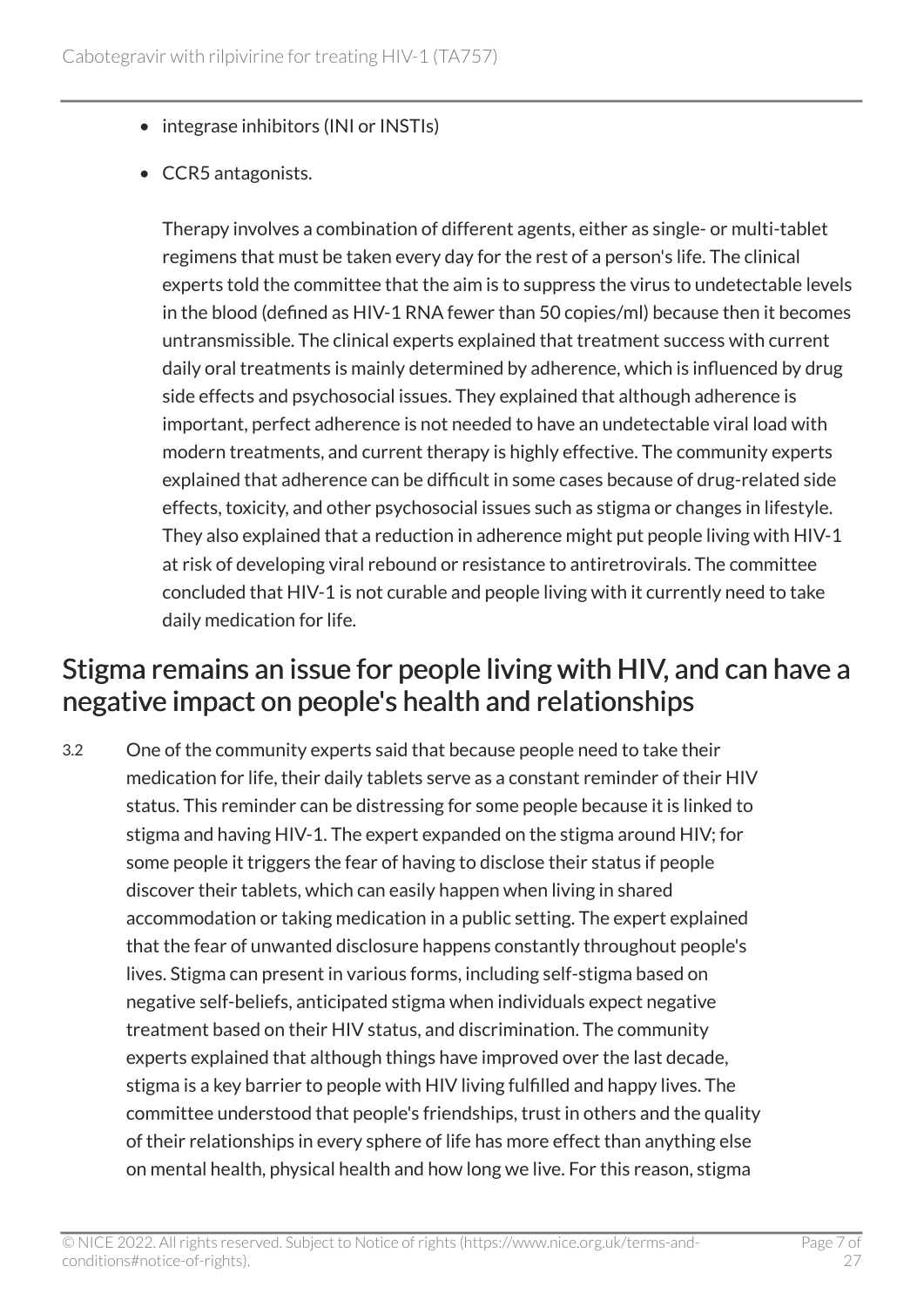has a negative impact on personal, social, occupational and healthcare relationships. Furthermore, the community experts explained that stigma can sometimes affect adherence to oral regimens because individuals may miss a dose if they do not feel comfortable taking their medication in front of other people. The committee acknowledged these difficulties and concluded that stigma remains an issue for people living with HIV and can have a negative impact on people's health and relationships.

### <span id="page-7-0"></span>New treatment option

#### Cabotegravir with rilpivirine would be beneficial for people who find daily tablets challenging or who would prefer an injectable regimen

3.3 Long-acting cabotegravir and long-acting rilpivirine (referred to as 'cabotegravir with rilpivirine' from here onwards) is administered as 2 separate intramuscular injections. The dosing regimen starts with a 28-day oral lead-in, followed by monthly injections for 2 months. Thereafter, injections are given every 2 months. Cabotegravir is an INSTI and rilpivirine is an NNRTI. The company explained that it is intended to be a new alternative treatment option instead of daily oral ARTs. The clinical experts explained that, even though cabotegravir with rilpivirine has a lower frequency of dosing, people would need to visit an HIV clinic more often than with current oral ARTs because it is administered in the clinic. The clinical and community experts stated that cabotegravir with rilpivirine could be an effective alternative when treatment adherence to a daily oral regimen is affected either by side effects, when oral intake is impaired, or when lifestyle interferes with following a daily regimen. This is particularly important because people with HIV-1 need to maintain their medication regimen to prevent viral rebound or developing resistance to ART. The community experts stressed that there is a huge appetite for an injectable treatment because taking tablets every day can be challenging. The committee noted that to be eligible for cabotegravir with rilpivirine, people must already have virological suppression on a stable antiretroviral regimen, so it may not be appropriate for people who have poor adherence. The company explained that long-acting treatments have improved adherence in other disease areas, so it is plausible that this would also be true for HIV. It considered that cabotegravir with rilpivirine would be particularly valuable for people with good levels of adherence but who might struggle to maintain this over time. The committee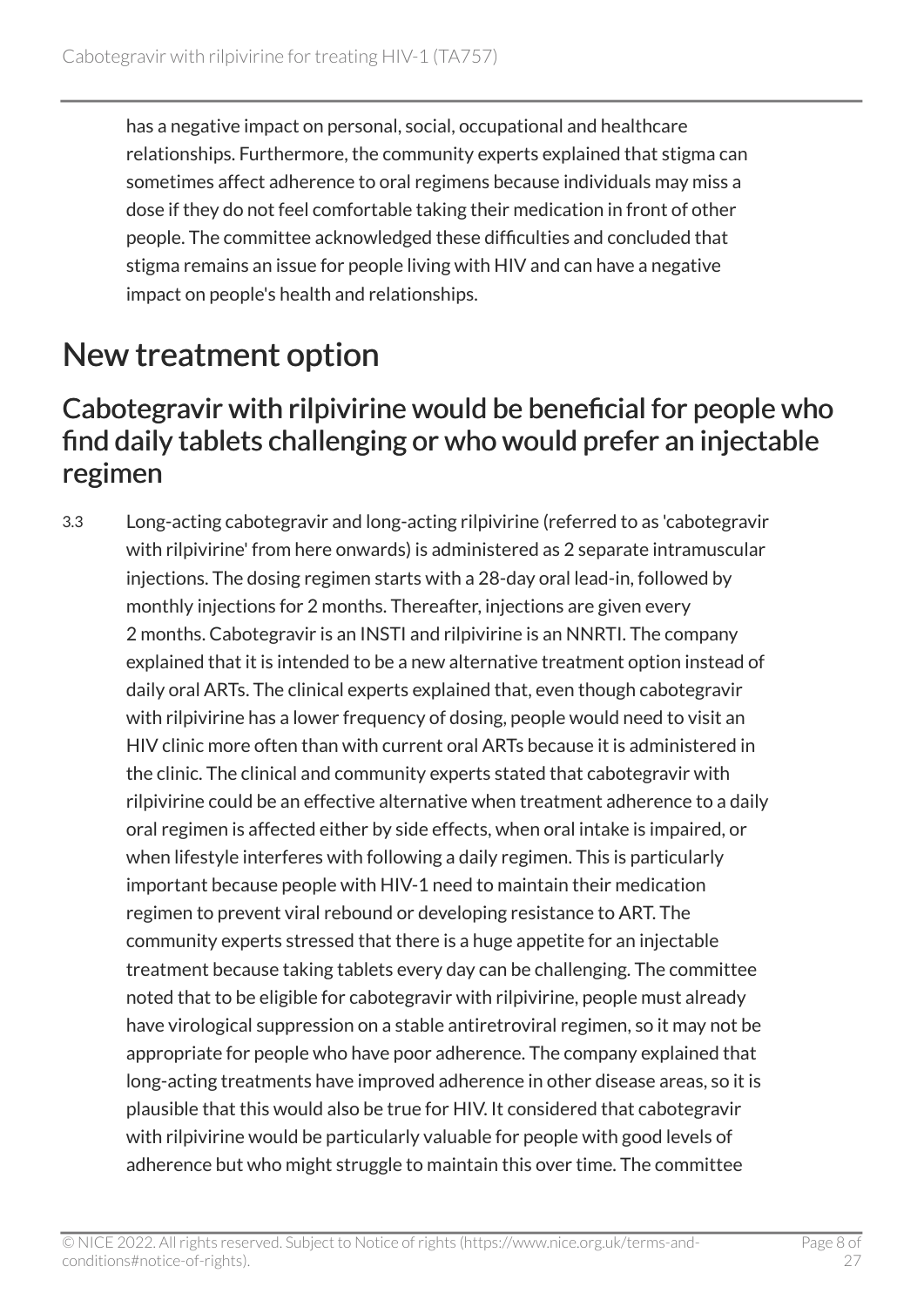concluded that cabotegravir with rilpivirine would be a valuable treatment option for people who have adequate levels of adherence but who find daily tablets challenging or who would prefer an injectable regimen.

### <span id="page-8-0"></span>**Comparators**

### Choice of oral ART depends on regional availability and individual need

3.4 There is currently no NICE technology appraisal guidance on treating HIV. [NHS](https://www.england.nhs.uk/commissioning/spec-services/npc-crg/blood-and-infection-group-f/f03/) [England's guide on best practice in HIV prescribing and multidisciplinary teams](https://www.england.nhs.uk/commissioning/spec-services/npc-crg/blood-and-infection-group-f/f03/) provides support to clinicians in treating HIV and managing multidisciplinary team discussions. It aims to provide access to antiretroviral therapy to anyone living with HIV, promote informed choice, help with shared decision making, and support therapy. The clinical expert explained that the clinical management of the condition is led by standard principles. The expert said that people living with HIV-1 have treatment at commissioned hospitals with specialist HIV clinics. In these clinics, people are given an antiretroviral regimen and are regularly seen until their HIV-1 is stable on a treatment routine. Once the viral load is suppressed, people would normally visit the HIV clinic 2 or 3 times per year for a routine follow up. The clinical and commissioning experts added that there is regional variation in antiretroviral prescribing, and that there are different prices for each drug in each region. Consequently, prescribing depends on individual need, and regional cost and availability. The committee concluded that the choice of oral ART depends on regional availability and individual need.

### <span id="page-8-1"></span>The company included relevant oral antiretroviral therapies

3.5 The comparator in the scope was 'antiretroviral treatment (established clinical management such as integrase inhibitors)'. The company chose the oral ARTs that most people living with HIV-1 switch to when they have virological suppression, because these would be the treatments used by the people who could potentially use cabotegravir with rilpivirine. It considered these treatments as a group (sometimes referred to as a 'basket' comparator) rather than comparing cabotegravir and rilpivirine with each oral antiretroviral individually. Given the variability in ART used across the country, the committee considered this approach to be appropriate, because the oral ARTs are all considered similar in efficacy (see [section](#page-9-0) 3.6). The regimens included in the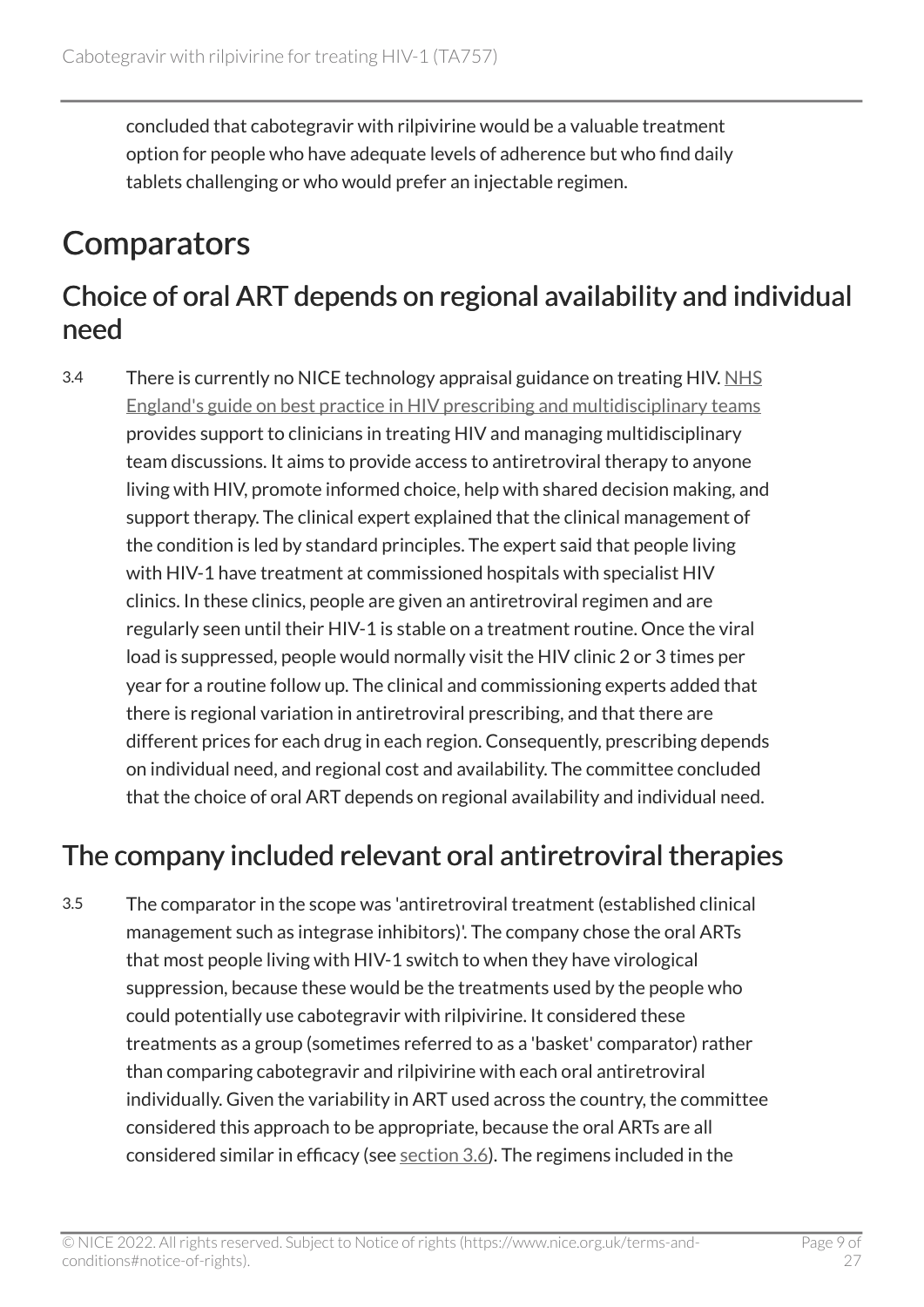#### company's comparator group were:

- emtricitabine with tenofovir alafenamide plus dolutegravir
- emtricitabine with tenofovir alafenamide plus raltegravir
- abacavir, dolutegravir and lamivudine
- dolutegravir with lamivudine
- dolutegravir with rilpivirine
- bictegravir, emtricitabine and tenofovir alafenamide
- doravirine, lamivudine and tenofovir disoproxil fumarate
- darunavir, cobicistat, emtricitabine and tenofovir alafenamide
- emtricitabine, rilpivirine and tenofovir alafenamide.

The company explained that it selected these treatments based on treatment switches captured by market data. The clinical experts confirmed that these treatments are normally used in NHS practice for people who have virological suppression and need to switch treatment for non-virological reasons, and therefore it was appropriate for the company to include them. However, a clinical expert was concerned that dolutegravir plus tenofovir and emtricitabine was excluded, because it is widely prescribed. In its submission, the company explained that people normally switch away from this treatment because of toxicity concerns. The committee concluded that the oral ARTs included in the group of comparators were relevant.

### <span id="page-9-0"></span>All oral antiretroviral therapies have similar efficacy

3.6 The company assumed that all oral ART regimens have similar efficacy. It explained that the large number of non-inferiority studies available on this subject supports this, and that this assumption was confirmed by a clinical expert. Also, the company's pivotal trials used 2 NRTIs and an INSTI plus an NNRTI or PI (ATLAS), and an NRTI, INSTI and an NRTI (FLAIR), so it considered the treatment efficacy to be generalisable to the NHS. The ERG was satisfied that, given the very high efficacy of current oral ARTs, the company's assumption that they all have similar efficacy was appropriate. There was a general agreement among the clinical experts that all oral ARTs have similar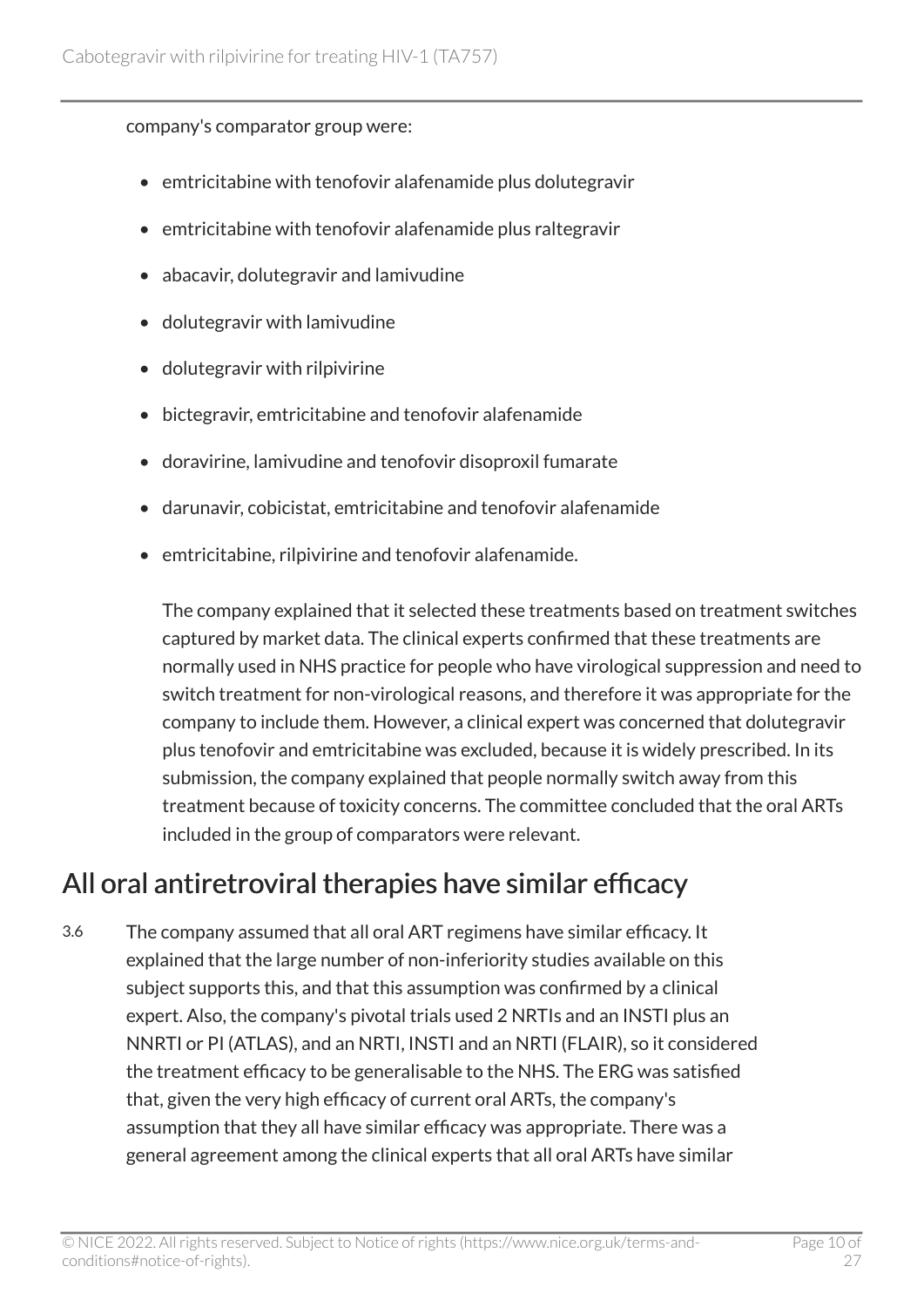efficacy. The committee concluded that all oral ARTs have similar efficacy.

### <span id="page-10-0"></span>Clinical effectiveness

#### It is unlikely that including case control studies in the company's systematic review would affect the cost-effectiveness results

3.7 The company did a systematic review to identify literature on clinical effectiveness and safety outcomes. The company included evidence from randomised control trials and excluded case-control studies. The ERG was concerned that relevant data might have been missed by excluding case-control studies. The company stated that given the high volumes of literature on HIV, priority was given to randomised controlled trials, which are the gold standard in the evidence hierarchy. The company also stressed that including casecontrol studies would not have led to a different conclusion. The clinical experts agreed with the company and expressed no concerns, because the available evidence came from randomised controlled trials. The ERG explained that it had other concerns about the company's search strategy, including language and date limits, and search sensitivity. It would have preferred searches specifically for safety data but agreed that given the large amount of HIV literature about safety, it is unlikely that anything new would have been identified. The committee considered there to be minor limitations associated with the company's systematic review, but it was unlikely that important studies were missed. The committee concluded that it is unlikely that including case-control studies would have affected the cost-effectiveness results.

### The comparator ARTs in the ATLAS and FLAIR clinical trials are generalisable to the NHS

3.8 The company's key clinical evidence for long-acting cabotegravir with rilpivirine came from ATLAS, FLAIR and ATLAS-2M. These were phase 3 randomised, controlled, open-label, non-inferiority trials in people living with HIV-1. ATLAS and FLAIR compared monthly cabotegravir and rilpivirine with daily oral ARTs. ATLAS included 618 adults who had virological suppression on a stable regimen containing 2 NRTIs plus an INSTI, an NNRTI or a PI for at least 6 months. The comparator in ATLAS was 2 NRTIs plus an INSTI, 2 NRTIs plus a PI, or 2 NRTIs plus an NNRTI. FLAIR included 566 adults who had no previous experience of ART. There was a 20-week induction with current oral ART (abacavir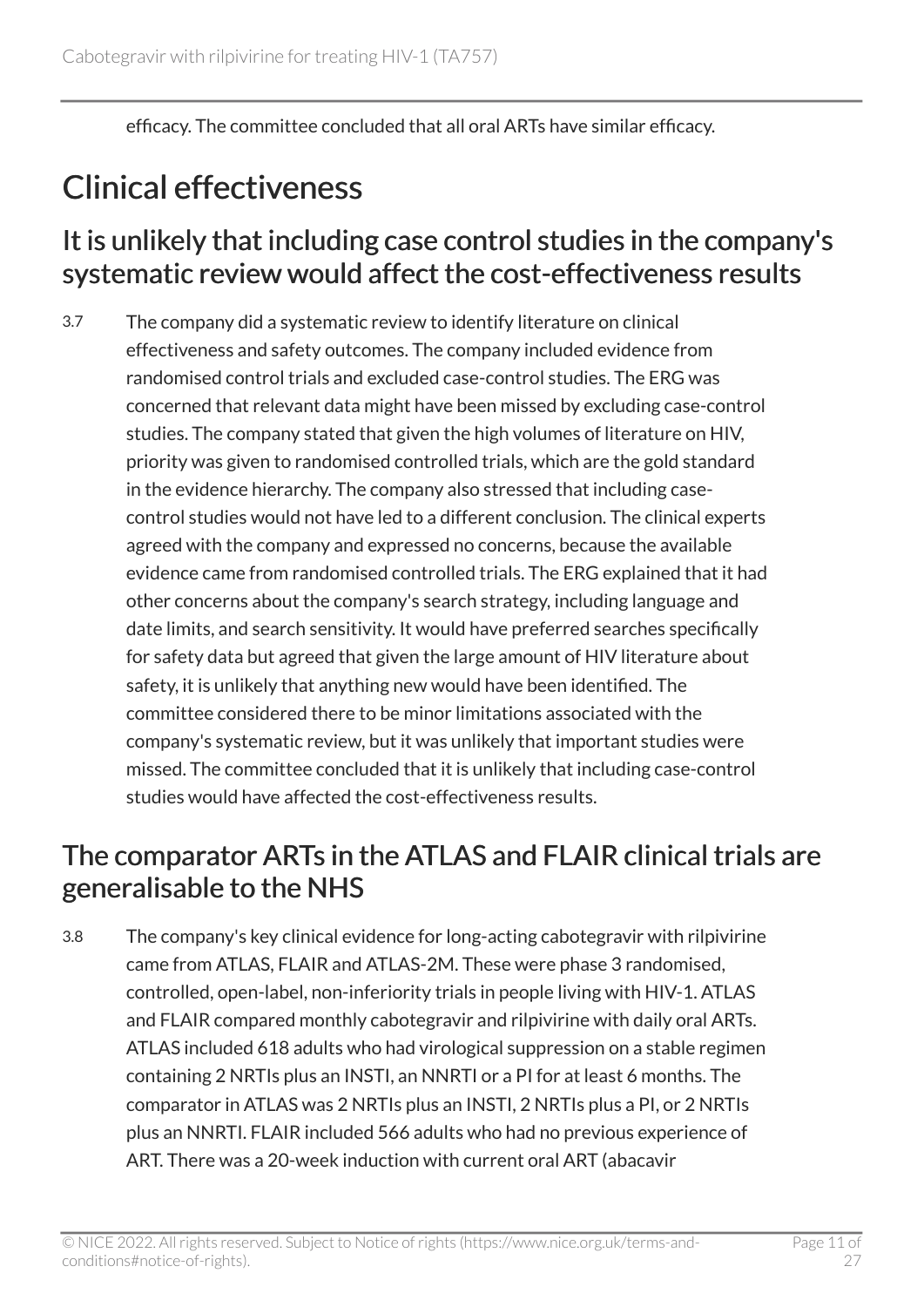/dolutegravir/lamivudine), then people were randomised to have monthly cabotegravir with rilpivirine or continue the induction regimen. The ERG noted that the oral ARTs used in the comparator arms of ATLAS and FLAIR may not be fully representative of the drugs normally used in the NHS in England. The company explained that the regimens used as comparators in ATLAS and FLAIR are considered to have comparable efficacy to currently used regimens in the NHS. It supported this by explaining that non-inferiority trials are the norm for ART in HIV (see [section](#page-9-0) 3.6). To further support its assumption of generalisability to the NHS, the company submitted information about how the components used in the ATLAS oral ART arm were similar to drugs prescribed in the UK. The company had consulted an expert who stated that he had no reservations about the generalisability of the results of the company's trials to the NHS. At technical engagement, a representative from a professional organisation explained that most individuals would take an NRTI with either an NNRTI, INSTI or PI. This was similar to the comparator arm of ATLAS (in ATLAS, people in the comparator arm took 2 NRTIs plus an INSTI and an NNRTI or a PI). The committee concluded that the comparator ARTs in the ATLAS and FLAIR clinical trials are generalisable to the NHS.

#### Long-acting cabotegravir with rilpivirine is non-inferior to oral ARTs

3.9 ATLAS and FLAIR aimed to show non-inferiority to oral ARTs with a prespecified non-inferiority margin of 4%. The primary outcome in both trials was the proportion of people with HIV-1 RNA 50 or more copies/ml at week 48. The company presented results from a pre-specified pooled analysis of ATLAS and FLAIR, explaining that the trials had similar designs. The primary end point was met in this pooled analysis, with 11 of 591 people (1.9%) in the monthly cabotegravir with rilpivirine arm, and 10 of 591 people in the oral ART arm, with HIV-1 RNA 50 or more copies/ml at week 48. The adjusted difference in the proportion of people with HIV-1 RNA 50 or more copies/ml at week 48 was 0.16% (95% confidence interval [CI] -1.35 to -1.67). The clinical experts confirmed that cabotegravir with rilpivirine is considered similar in effectiveness to the current oral ARTs. The committee concluded that longacting cabotegravir with rilpivirine is non-inferior to oral ARTs.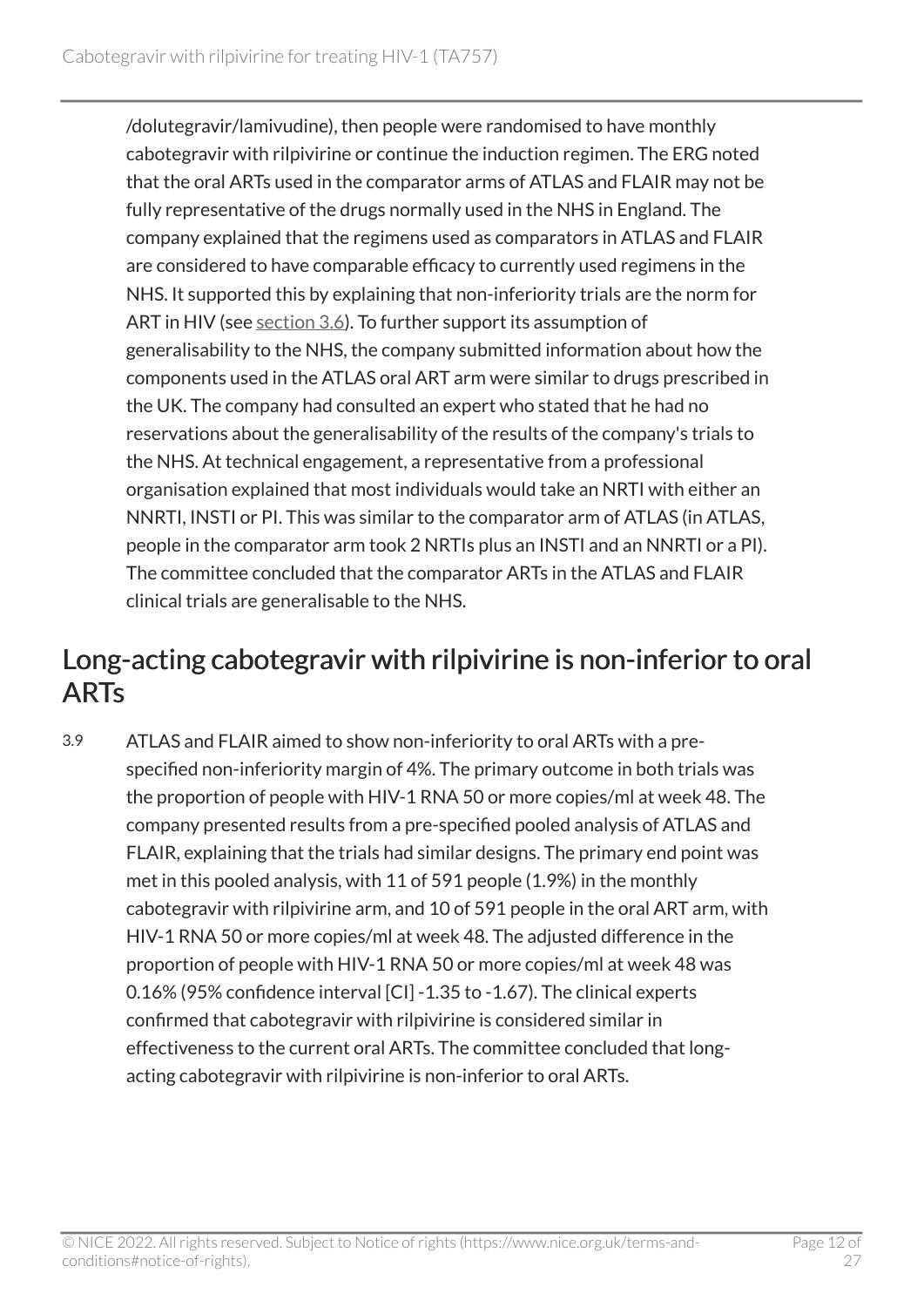#### Long-acting cabotegravir with rilpivirine is as effective when taken every 2 months compared with when taken every 1 month

3.10 The ATLAS-2M clinical trial aimed to show that cabotegravir with rilpivirine every 2 months is non-inferior to cabotegravir with rilpivirine every 1 month. The trial included 1,020 adults who had virological suppression. People were randomised to have long-acting cabotegravir with rilpivirine either monthly or bi-monthly (every 2 months) for 100 weeks. About half of the people enrolled were from the ongoing ATLAS study and the rest were new. The primary outcome was met at week 48. The results showed that 5 of 523 (1.0%) in the monthly cabotegravir with rilpivirine arm, and 9 of 522 (1.7%) in the bi-monthly arm had HIV-1 RNA 50 or more copies/ml at week 48. The adjusted difference in the proportion of people with HIV-1 RNA 50 or more copies/ml at week 48 was 0.8% (95% CI -0.6 to 2.2). The pre-specified non-inferiority margin assigned to note the difference between the 2 interventions was 4%. The clinical experts were satisfied that cabotegravir with rilpivirine every 2 months is non-inferior to monthly cabotegravir with rilpivirine. The committee recognised that longacting cabotegravir with rilpivirine is as effective when taken every 2 months compared with when taken every 1 month.

#### An indirect treatment comparison is appropriate in the absence of head-to-head trial data

3.11 The company submitted an indirect treatment comparison (ITC) of long-acting cabotegravir with rilpivirine every 2 months compared with oral ARTs. The ERG stated that the lack of a head-to-head comparison restricts the comparability of the 2 interventions. The company agreed with the ERG in that an ITC cannot replace evidence from head-to-head studies but explained that there are no head-to-head trials of cabotegravir with rilpivirine every 2 months and oral ARTs. A stakeholder at technical engagement said that the efficacy of cabotegravir with rilpivirine every 1 month is already established as being noninferior to oral ARTs, so it is uncertain if a direct comparison would add value. The committee concluded that there is no direct evidence comparing longacting cabotegravir with rilpivirine every 2 months with oral ARTs, so an ITC was appropriate.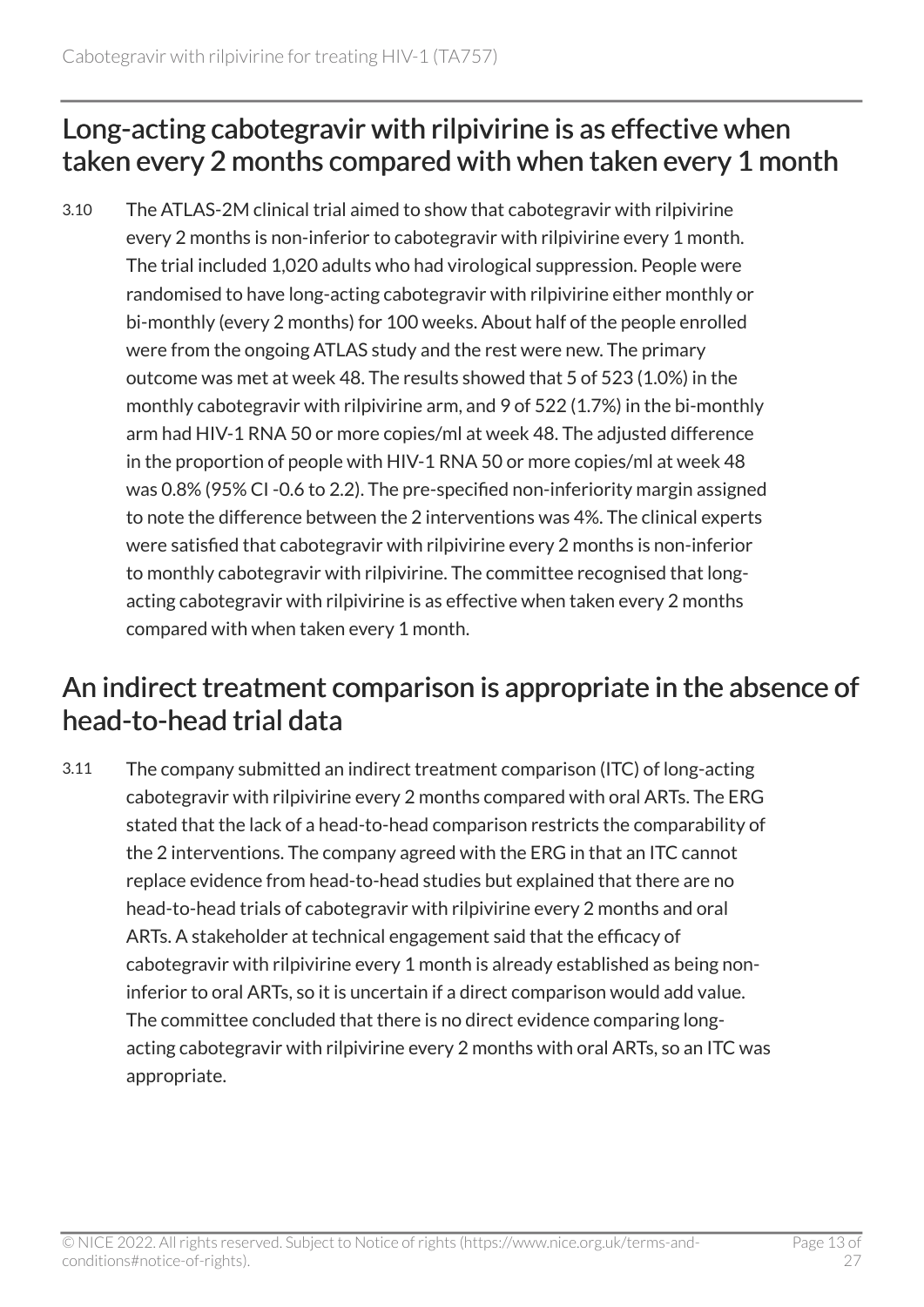### Results of indirect treatment comparisons using pooled data and meta-analysed data are similar

3.12 The company combined results from ATLAS and FLAIR in a pre-specified pooled analysis and used the pooled results in an ITC. The outcomes included in the company's ITC were the relative risk of having more than 50 HIV RNA copies/ ml, the relative risk of having fewer than 50 HIV RNA copies/ml, and the relative risk of having an adverse event leading to stopping treatment. The relative risk of having more than 50 HIV RNA copies/ml with cabotegravir and rilpivirine compared with oral antiretroviral treatments was 1.10 (95% CI 0.25 to 4.90). The relative risk of having fewer than 50 HIV RNA copies/ml was 1.01 (95% CI 0.95 to 1.06). The ERG considered there to be substantial differences between the ATLAS and FLAIR studies and explained that the studies should have been meta-analysed rather than pooled. After technical engagement, the company submitted results of an ITC in which the ATLAS and FLAIR data had been combined in a meta-analysis, then used in an ITC. The relative risks of having a viral load of fewer than 50 copies/ml and more than 50 copies/ml were very similar across the ITC using the meta-analysed ATLAS and FLAIR data and the analysis using the pooled data. However, the ERG highlighted that the relative risk of having an adverse event leading to stopping treatment was higher with cabotegravir and rilpivirine compared with oral ART in the non-pooled data analysis. The committee concluded that the results of the ITCs using pooled data and meta-analysed data are similar.

#### The ERG disagrees with the company's interpretation of noninferiority for the ITC, but this has no implications for costeffectiveness results

3.13 The company considered that cabotegravir and rilpivirine every 2 months is non-inferior to current ARTs. However, the ERG noted that the ITC was imprecise and not designed as a non-inferiority analysis with defined noninferiority margins, and non-significance cannot be interpreted as noninferiority. The ERG's interpretation of the ITC results was that there is no evidence that cabotegravir with rilpivirine every 2 months is inferior to current ART, and it is uncertain whether cabotegravir with rilpivirine every 2 months is non-inferior to current ART. However, the ERG clarified that this issue relates only to the wording and interpretation, rather than the estimation of results, so there would be no effect on the cost-effectiveness results. The company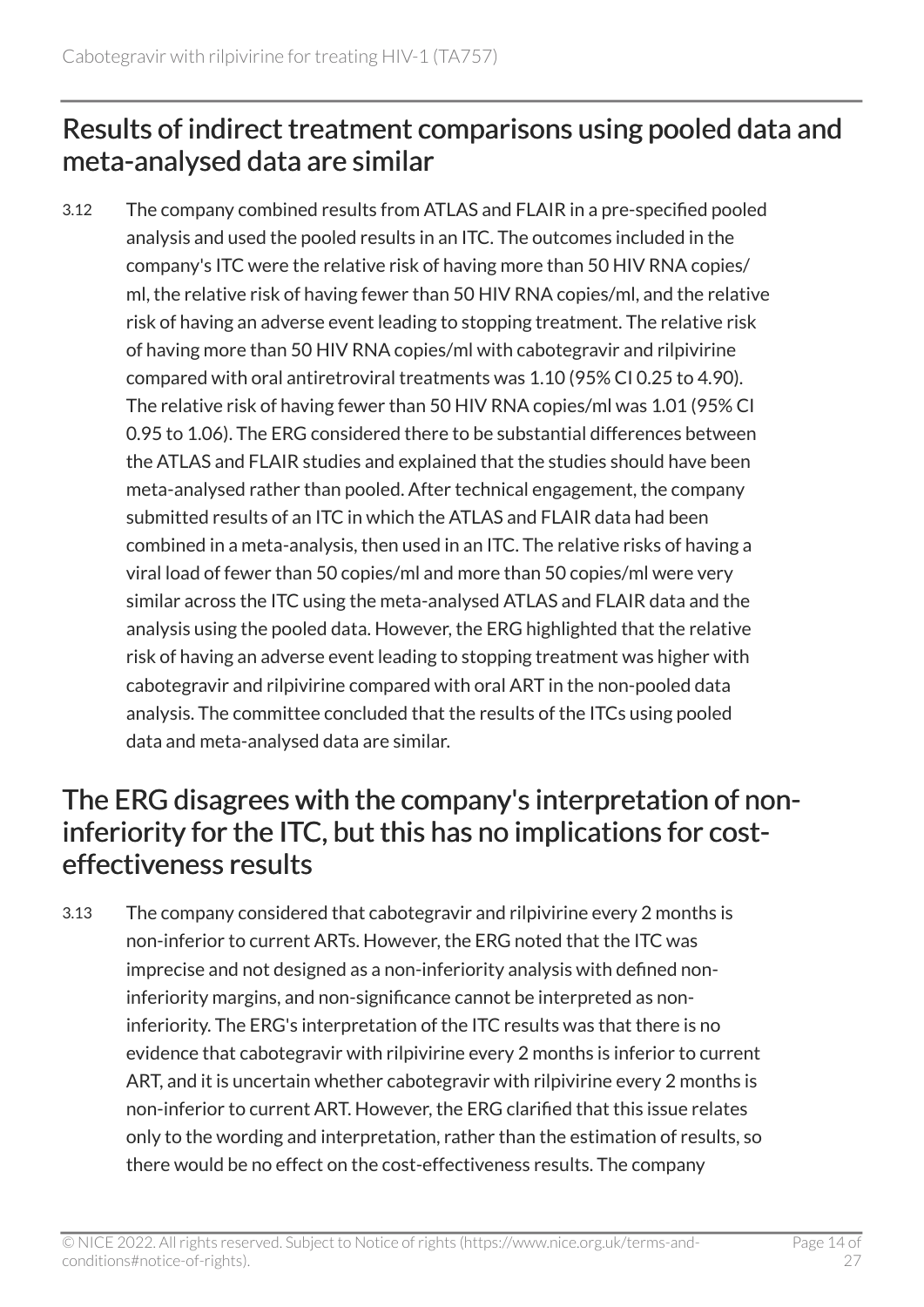claimed that guidance on the interpretation of non-inferiority within the context of ITC methodology is still under development and that there is no single accepted method. Furthermore, the company stated that the conclusions on comparative effectiveness had been interpreted correctly in the context of HIV regimens and the basis for their efficacy. The committee concluded that the ERG disagreed with the company's interpretation of non-inferiority, but that this has no implications for the cost-effectiveness results.

### Cabotegravir with rilpivirine is generally well tolerated in clinical trials, but is associated with injection site reactions

3.14 The most commonly reported adverse events in ATLAS-2M for long-acting cabotegravir with rilpivirine were injection site pain, injection site nodule and induration. Most people with injection site reactions reported them as being mostly mild (grade 1 or 2). The median duration for injection site reactions was 3 days, but in some cases, they lasted more than 14 days (monthly 6% and bi-monthly 4%). In this trial, drug-related adverse events leading to withdrawal were slightly higher in the monthly arm (11%) than in the bi-monthly arm (8%). In the pooled ATLAS and FLAIR analysis, the findings showed that adverse events were more prevalent in people who had monthly injections of cabotegravir and rilpivirine than in people who had oral ARTs (86% and 75%, respectively). The most frequently reported adverse event related to cabotegravir with rilpivirine was injection site pain (pooled ATLAS and FLAIR, monthly injections 76%). The rate of adverse events leading to withdrawal from treatment in ATLAS and FLAIR (pooled) was similar for cabotegravir with rilpivirine and oral ARTs (3% and 2%, respectively). The committee concluded that cabotegravir with rilpivirine was generally well tolerated in the clinical trials but is associated with injection site reactions.

### <span id="page-14-0"></span>Cost-effectiveness analysis

### The company's model is acceptable for decision making

3.15 The company presented a hybrid Markov state-transition model with a decision tree process. The model used clinical data from ATLAS-2M for virological response (HIV RNA fewer than 50 copies/ml) and immunological response (increase in CD4+ cell count) for both cabotegravir with rilpivirine and oral ART. In the model, people with HIV were at risk of experiencing treatment failure,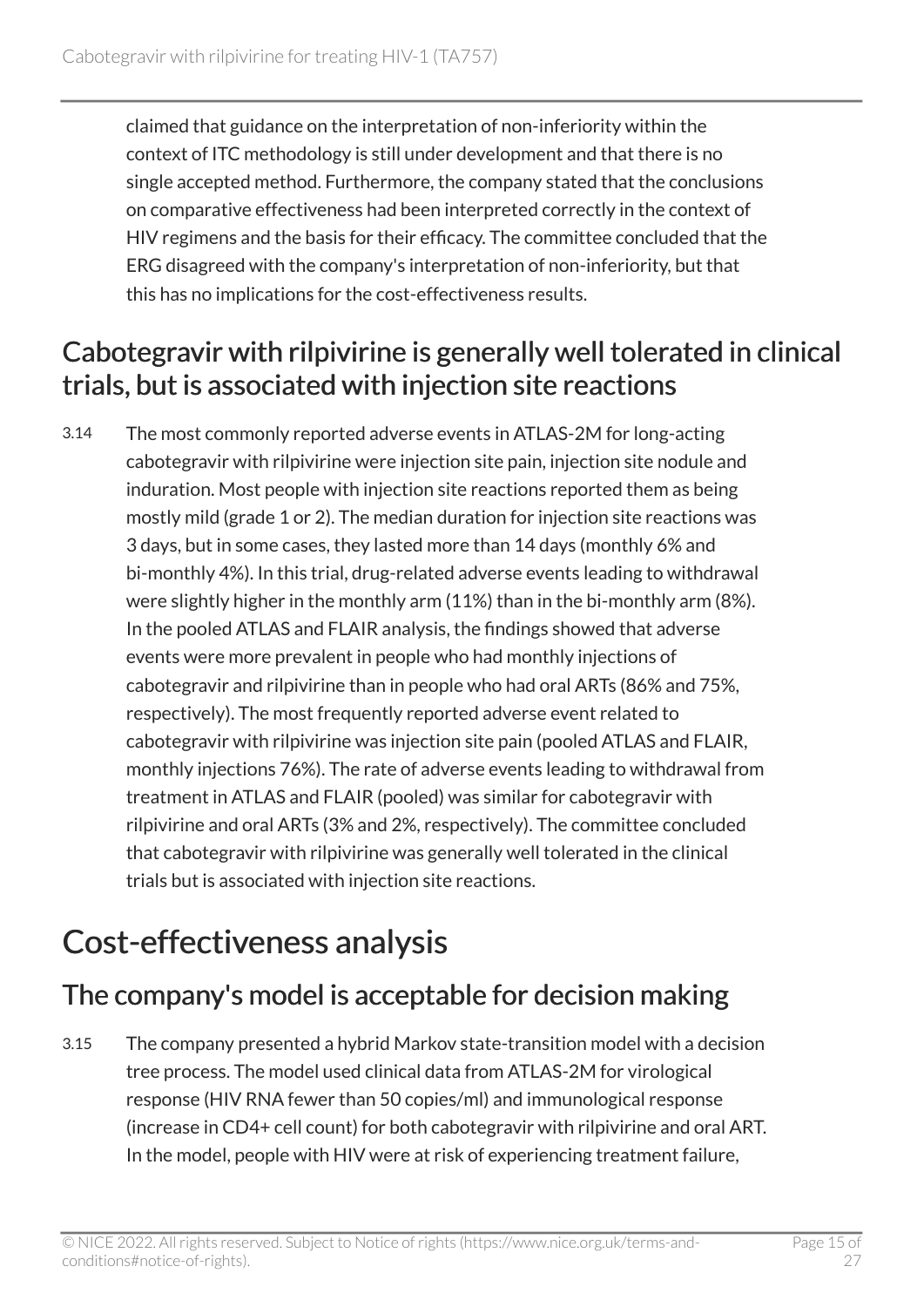reaching or maintaining virological suppression, or having an adverse event that could lead to viral resistance or withdrawal from therapy. It also included an internal decision tree process that differentiated between individuals who stopped treatment because of virological reasons and those who stopped for non-virological reasons. The treatment switching process was allocated by the model's decision tree. This informed the overall cohort results once individuals had transitioned through the appropriate subsequent treatments. Clinical efficacy was driven by virological response (HIV RNA fewer than 50 copies/ml), immunological response (increase in CD4+ cell count) and whether there was a change in therapy line use or resistance development. The company assumed there was no difference in efficacy between cabotegravir and rilpivirine and oral antiretroviral therapy, but assumed differences in adherence and utility values between the treatments. In the model, the adherence input affected viral suppression, which then affected the monthly probability of viral rebound. The impact of reduced adherence translated into experiencing a higher probability of viral rebound and switching to a different treatment each month. The committee noted that the company's model structure appropriately represented the natural history of the disease. But, it was concerned that if the assumptions about the consequences of non-adherence were not appropriate, the benefit of cabotegravir with rilpivirine may have been overestimated (see section 3.16). The committee concluded that the structure of the model was acceptable for decision making.

### <span id="page-15-0"></span>The model should not include a reduction in adherence for oral antiretroviral therapy

3.16 In its original base case, the company assumed that 25.6% of people do not adhere to treatment with oral ARTs. It explained that this value was obtained from the SWEET study. The company updated this assumption to 17.85% after technical engagement because this is a mid-point value between the company's original value and the ERG's preferred estimate of 10.1%. The ERG obtained its estimate from Sherr et al. (2010). The ERG explained that a range of 87% to 93% for average lifetime adherence is plausible. Regarding adherence to long-acting cabotegravir with rilpivirine, the company used the adherence rate of 98% at 96 weeks from the ATLAS-2M clinical trial. The company assumed that adherence to cabotegravir with rilpivirine would not differ in clinical practice to that seen in the trial setting. It explained that it is difficult to estimate adherence to HIV treatment regimens, especially because people's adherence varies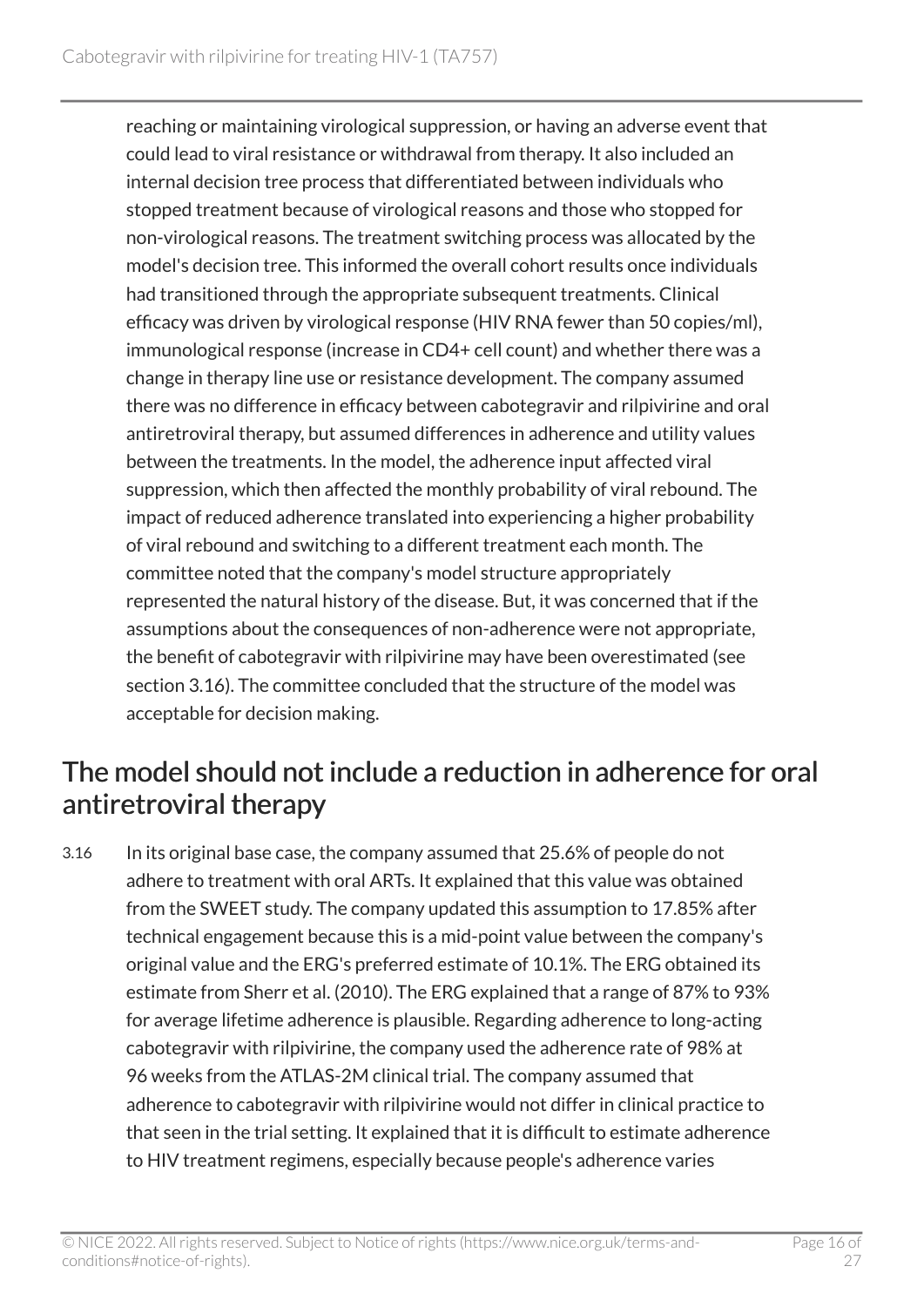through their lifetime. The clinical expert agreed with the company that it is difficult to calculate adherence, but suggested that viral suppression could be a reliable surrogate marker. The expert further explained that people in the UK have extremely high rates of virological suppression and that recent studies have shown that undetectable viral blood levels can be maintained even if adherence to oral ARTs is reduced to 75%. The clinical experts also noted that the company's analysis modelled a pessimistic adherence scenario for oral ART, compared with an optimistic scenario for cabotegravir with rilpivirine. The committee agreed it was problematic that the company had used randomised clinical trial data to inform the model adherence input for cabotegravir with rilpivirine but had assumed that oral ARTs would have lower rates of adherence than seen in the trials. The clinical experts highlighted that individuals who would take long-acting injectable ARTs could also experience difficulties adhering to it and that the consequences of not adhering may be worse. This is because long-acting injectable doses have a much longer gap in between administrations. Nevertheless, this was not captured in the company's model. The clinical experts explained that individuals who miss doses of injections are at higher risk of developing drug resistance and virological failure than people who miss a tablet. The committee also expressed concerns about the fact that differences in adherence assumptions drive differences in life years gained in the model. It considered it unrealistic that somebody would live longer if they have cabotegravir and rilpivirine injections compared with oral ART, especially given the high rates of treatment success with modern oral ART. The committee understood the difficulties with obtaining adherence inputs for the model, but considered it had not seen any evidence to convince it that there is a difference in adherence between cabotegravir with rilpivirine and oral ART. The committee concluded that the model should not include a reduction in adherence for oral ART compared with long-acting injectable ART.

### Modelling a linear relationship between adherence and risk of virological failure may not be appropriate

3.17 The company explained that, once it had obtained its estimate for the level of adherence, it used this in a direct linear regression equation from a published paper by Ross et al. (2015). From this formula, an adjustment factor was derived, which was then applied to the trial-reported viral suppression rate, thereby linking rates of adherence with rates of viral suppression in the model. The company confirmed that this approach means that there is a direct linear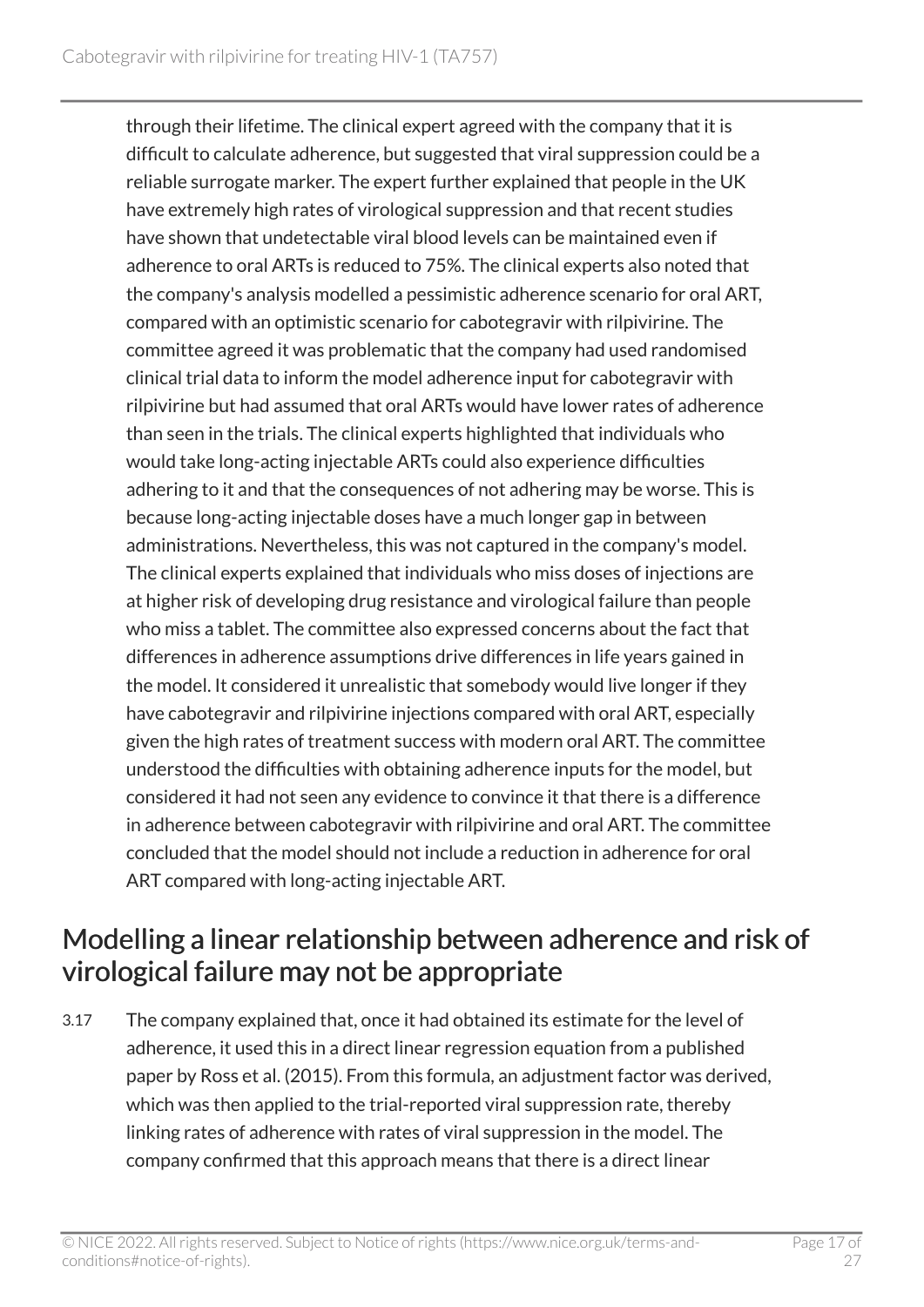relationship between viral suppression and adherence in the model, and people begin to lose effect if they do not adhere perfectly to treatment. A clinical expert responded that a linear relationship between adherence and risk of virological failure does not happen in real life. They explained that in clinical practice, there is a threshold effect, which is getting progressively lower with modern treatments. However, the committee recalled that the model should not include a reduction in adherence for oral antiretrovirals compared with long-acting injectables (see [section](#page-15-0) 3.16). It considered that updating the model to incorporate its preference for a threshold effect would be unlikely to affect decision making if the adherence reduction for oral antiretrovirals was removed. The committee concluded that modelling a linear relationship between adherence and risk of virological failure may not be appropriate.

#### The company's approach to costing the grouped comparator is acceptable

- 3.18 The company used a simple average of the prices of the individual treatments to calculate the overall cost of the grouped comparator (see [section](#page-8-1) 3.5 for a list of included treatments). For decision-making purposes, Commercial Medicines Unit prices were used to cost the comparators, which included a confidential discount and better reflected the cost incurred by the NHS than the list prices. When different regional prices were available for a comparator, 3 scenarios were considered to explore the uncertainty:
	- using a simple average of the prices across the regions
	- using the single lowest of the regional prices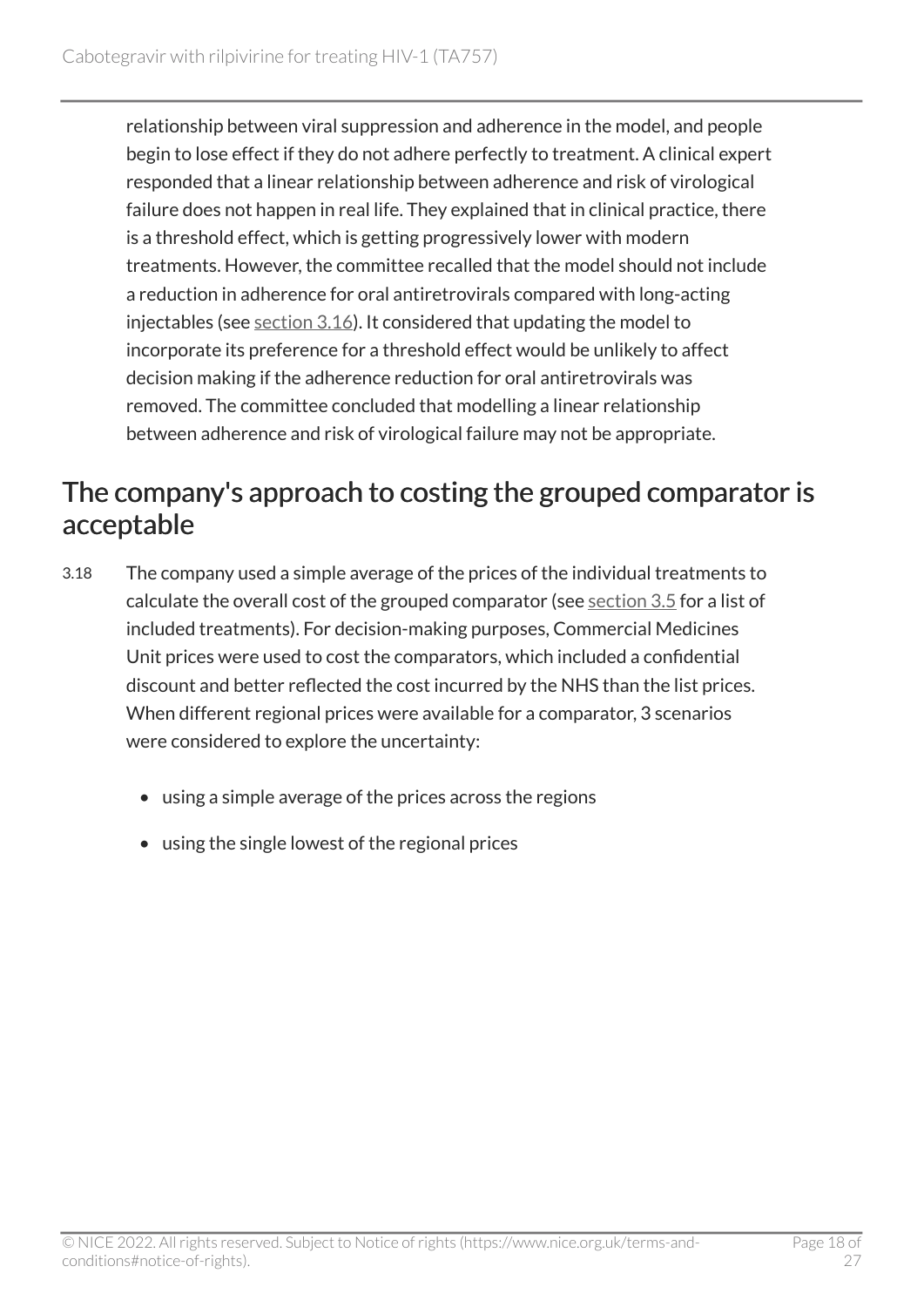• using the single highest of the regional prices.

These different pricing scenarios for the comparators were then used to calculate the average price for the grouped comparator. When deciding on the most appropriate regional pricing scenario, the committee considered variations in the availability and pricing of ARTs across regions in England. It had not seen evidence on antiretroviral therapy use within the different regions. For this reason, the committee decided that a simple average of the Commercial Medicines Unit prices across regions best reflected the price paid by the NHS in England. By contrast, the lowest and highest regional price scenarios would unlikely represent the true price paid by the NHS due to the regional variations. The committee queried whether the annual cost of the comparator (when using a simple average of the prices across the regions) was similar to the annual costs seen in the NHS. The clinical expert confirmed that the approximate annual cost of therapy used in the NHS was similar to the average price of the comparator when using a simple average of the prices across the regions (the prices are confidential so cannot be reported here). The committee considered that the company's approach to costing the comparator was appropriate, and the average of the regional Commercial Medicines Unit prices should be used. The committee concluded that the company's approach to costing the grouped comparator is acceptable.

#### <span id="page-18-0"></span>The assumption of a utility advantage for cabotegravir with rilpivirine is uncertain

3.19 The company's modelled health states were stratified by CD4+ cell count. The utility values defined by CD4+ cell count were retrieved from the literature. The company used published values from Kauf et al. (2008), which were derived from 5 open-label studies in 1,327 individuals who had treatment with oral ART. The company explained that it was unable to use utility values from the clinical trials for these health states because of the CD4+ cell stratification boundaries used in each health state. It also explained that it would not have been possible to collect health-related quality-of-life data for all the health-state categories in the model. The company clarified that SF-12 health questionnaires were collected in the ATLAS and FLAIR clinical trials. Although these could not be used to estimate health-state utilities, it was possible to use them to estimate a difference in utility between cabotegravir with rilpivirine and oral ARTs. The company used mapping to generate SF-6 data from SF-12 data, then derived a utility advantage for cabotegravir with rilpivirine. The value is confidential so cannot be reported here. This was then applied to the health-state utility values in the economic model. The ERG added that the utility advantage in the model is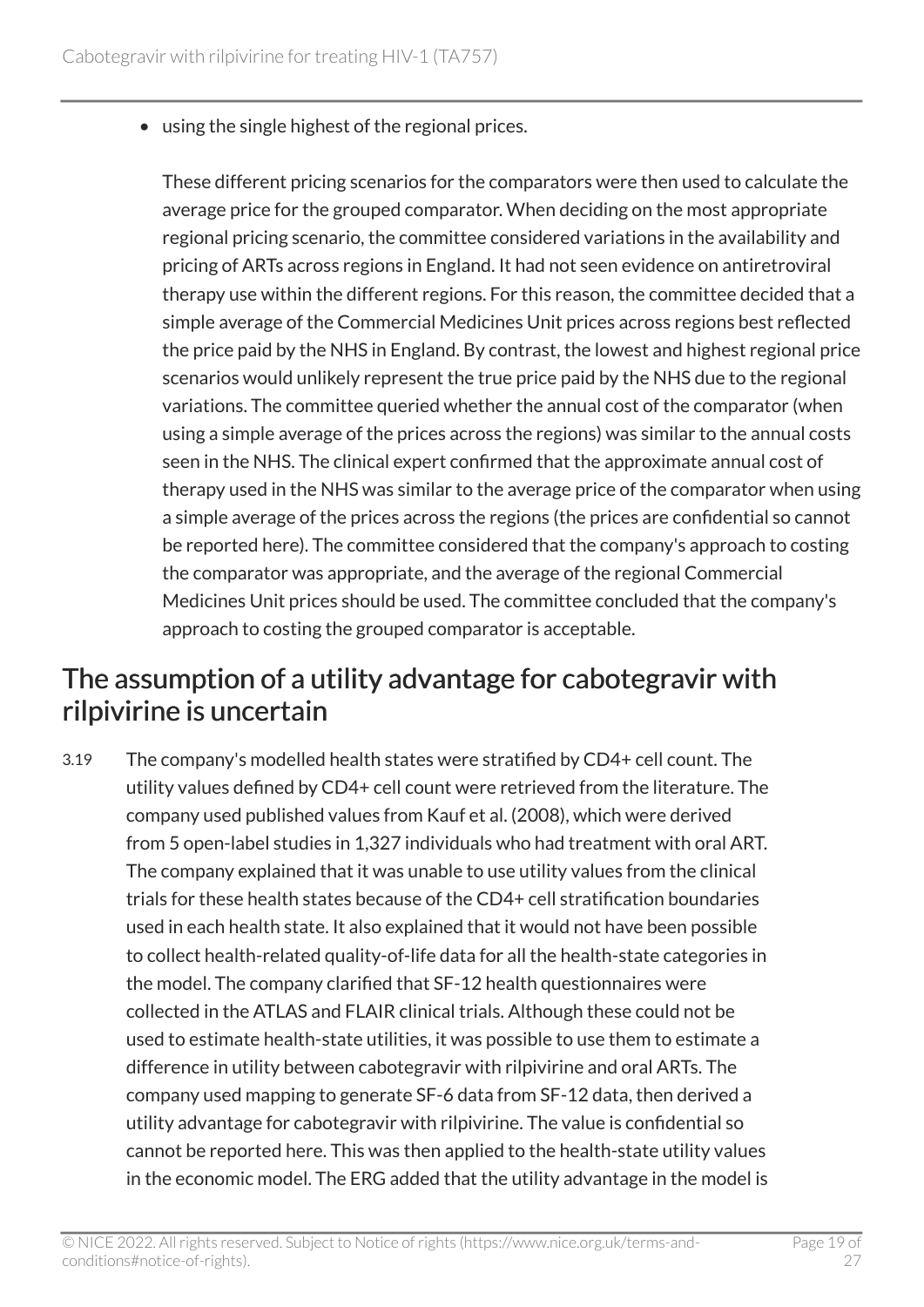applied continuously for as long as people are on the treatment and that although it is a small value, it has a large impact on the results. The committee expressed its concerns about the uncertainty around the utility gain, but it was conscious of the issues around stigma that might be reflected in the utility advantage presented. The committee recalled that some people with HIV have a negative experience with oral medication on a day-to-day basis. Individuals experience the psychological consequences of living in a society in which stigma-related issues are still prevalent, the fear of unwanted disclosure if their tablets are seen, and the burden of a constant reminder of their HIV status from their daily tablets. The committee considered that medication alone cannot reduce stigma associated with the disease but can help with the cognitive load of self-managing HIV. The committee concluded that there may be a utility advantage for cabotegravir with rilpivirine because it may be valued by people concerned about stigma and disclosure of their HIV status, and it reduces the burden of taking daily tablets. However, it also concluded that the company's modelled utility advantage is uncertain.

#### Implementation issues may need to be considered by the NHS

3.20 The clinical experts explained that currently NHS services are not set up to offer treatment with an intramuscular long-acting antiretroviral drug, so are not ready to cope with the demand of increased visits. They emphasised that people would have to attend the clinics more frequently when having treatment with cabotegravir and rilpivirine than they would with oral ARTs. The community expert stressed that there are advantages and disadvantages associated with visiting the clinic more frequently, and that the increased number of visits with cabotegravir and rilpivirine should not be seen only as a negative. Visiting the clinic more often means there are more opportunities to signpost people to local support services. Clinical experts explained that costs of setting up additional clinics may need to be considered. They also explained there are other costs associated with cabotegravir with rilpivirine treatment. These include follow up for people who have missed appointments and providing people with oral bridging therapy to maintain viral suppression levels in the case of missed injections. The company suggested that the uptake of the new technology would not be immediate and that it would increase over several years, allowing time for its implementation. The committee understood that the company's model included the costs for an assumed 15 minutes for a nurse to administer the 2 intramuscular injections, but did not include any other implementation or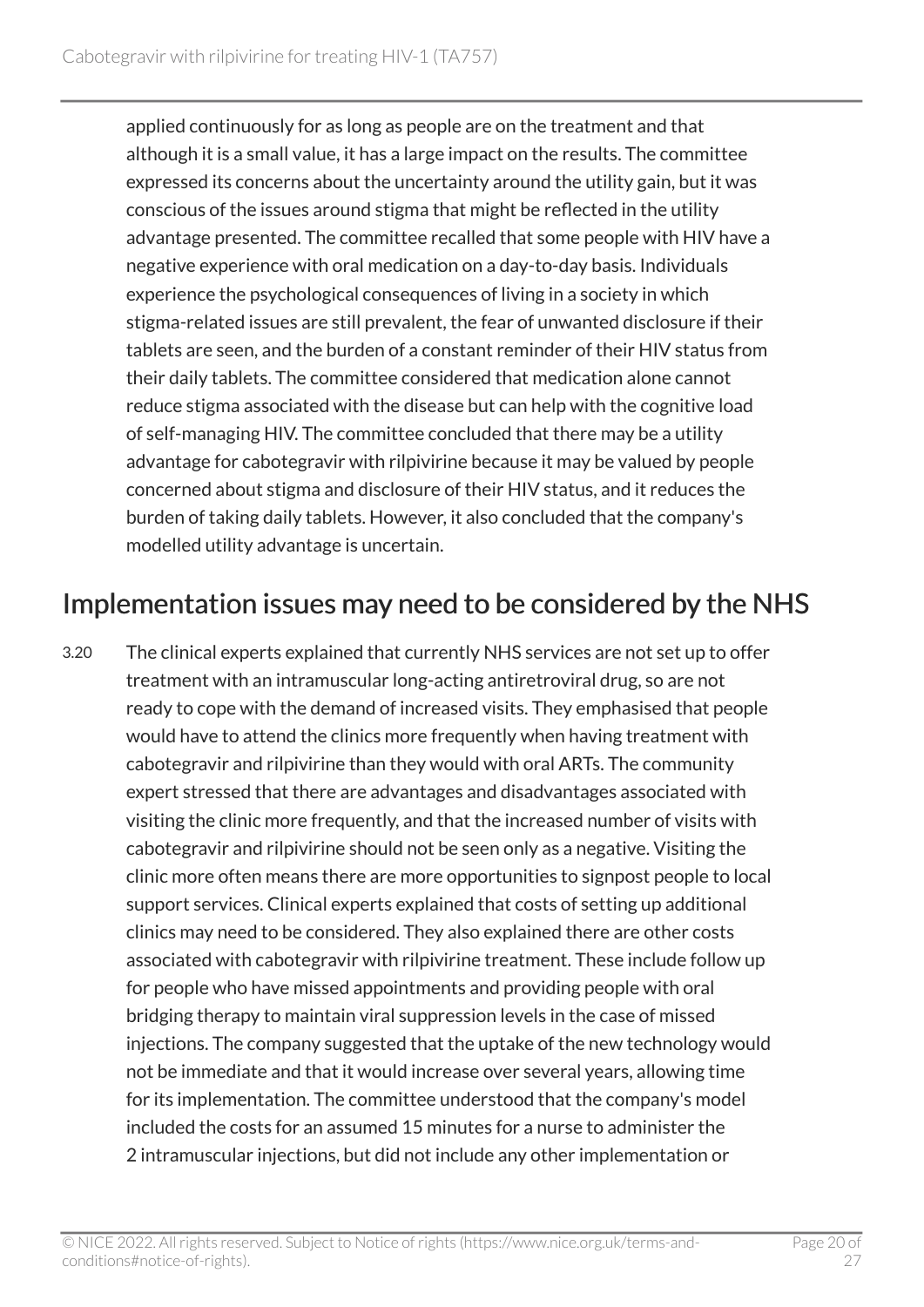administration costs. The committee recalled that the company offered support with the implementation of this technology in clinics, but the extent of that resource was unclear. The committee considered that the NHS may need to consider implementation issues, including whether its services need to be adapted to ensure cabotegravir and rilpivirine can be administered. However, it concluded that it had not seen any evidence to suggest that the time needed for the NHS to comply with the recommendations should be amended.

### <span id="page-20-0"></span>Cost-effectiveness results

#### Cabotegravir with rilpivirine is likely to be a cost-effective use of NHS resources

3.21 [NICE's guide to the methods of technology appraisal](https://www.nice.org.uk/process/pmg9/chapter/the-appraisal-of-the-evidence-and-structured-decision-making) notes that above a most plausible incremental cost-effectiveness ratio (ICER) of £20,000 per qualityadjusted life year (QALY) gained, judgements about the acceptability of a technology as an effective use of NHS resources will take into account the degree of certainty around the ICER. The committee will be more cautious about recommending a technology if it is less certain about the ICERs presented. The committee agreed that an acceptable ICER would be towards the higher end of the range normally considered a cost-effective use of NHS resources (£20,000 to £30,000 per QALY gained) because of the unmet need for an alternative to daily tablets and stigma-related issues. Because of confidential commercial arrangements for cabotegravir with rilpivirine and comparator treatments, the exact cost-effectiveness results cannot be reported here. In the company's base case, which assumed a 17.85% reduction in adherence for oral ART, the cost-effectiveness estimate for cabotegravir with rilpivirine compared with oral ART for HIV-1 was within what NICE normally considers an acceptable use of NHS resources. However, the committee would have preferred to see an analysis with a 0% reduction in adherence for oral ART (see [section](#page-15-0) 3.16). When the committee's preferred non-adherence assumption of 0% was applied, the cost-effectiveness estimate increased but remained below £30,000 per QALY gained. It concluded that its preferred ICER was in the range that could be considered cost-effective.

### <span id="page-20-1"></span>Innovation

### The innovative quality of long-acting antiretroviral injections is

© NICE 2022. All rights reserved. Subject to Notice of rights (https://www.nice.org.uk/terms-andconditions#notice-of-rights).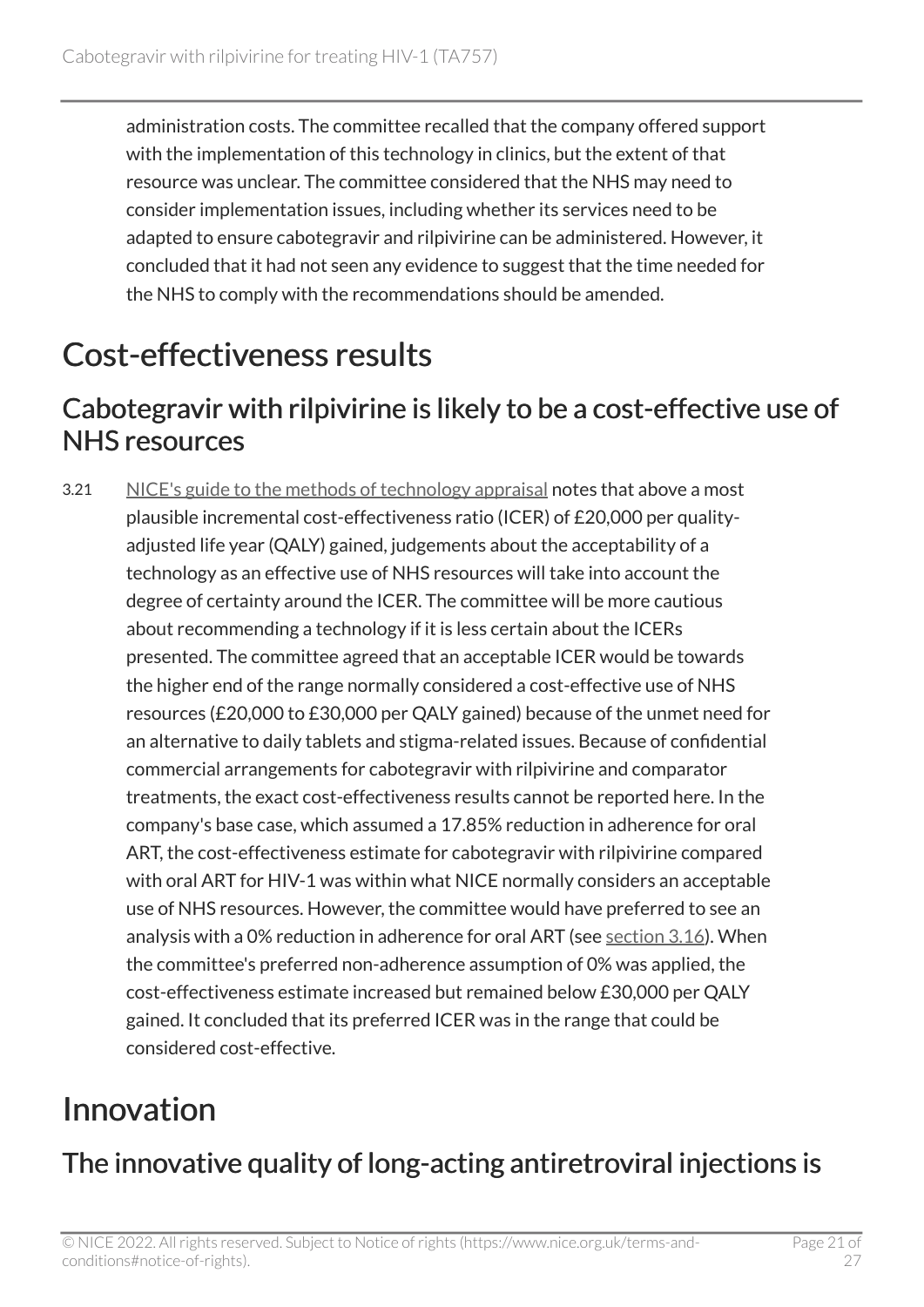### taken into account in the cost effectiveness

3.22 The committee considered whether cabotegravir and rilpivirine could be considered innovative, and whether the company's economic analysis had captured all associated health-related benefits. The committee was aware that cabotegravir with rilpivirine is the first long-acting antiretroviral injectable available for people with HIV and agreed with the company that there is an unmet need for an alternative to current oral ARTs. The committee considered that the dosing frequency and method of administration had been captured by the utility benefit associated with treatment. It concluded that it had taken this innovative quality into account when considering the cost effectiveness of longacting cabotegravir and rilpivirine.

### <span id="page-21-0"></span>**Equalities**

### <span id="page-21-1"></span>HIV-1 disproportionately affects some populations, but this cannot be addressed in a technology appraisal

3.23 The committee noted potential equality issues raised during the NICE scoping and appraisal process. HIV-1 disproportionately affects some populations such as gay, bisexual and trans people, people of black African family background, people from countries with a high community prevalence, people who are homeless, and people who inject drugs. The company confirmed that there is no evidence of a difference in the effect of cabotegravir with rilpivirine in any population with protected characteristics and the guidance would apply equally to all groups for whom there was evidence presented. Also, the committee noted that differences in incidence of a condition in different groups cannot be addressed in this technology appraisal.

### The committee took into account lifestyle factors that may affect people's ability to have treatment

3.24 At technical engagement, clinical and community groups noted that lifestyle factors may affect people's ability to attend clinics or adhere to their medication. People with chaotic lifestyles (for example people who are homeless, in prison, or who use drugs) may struggle to keep up with daily oral medication because it needs to be taken at the same time each day, with food, whereas long-acting injections may not suit people who cannot easily access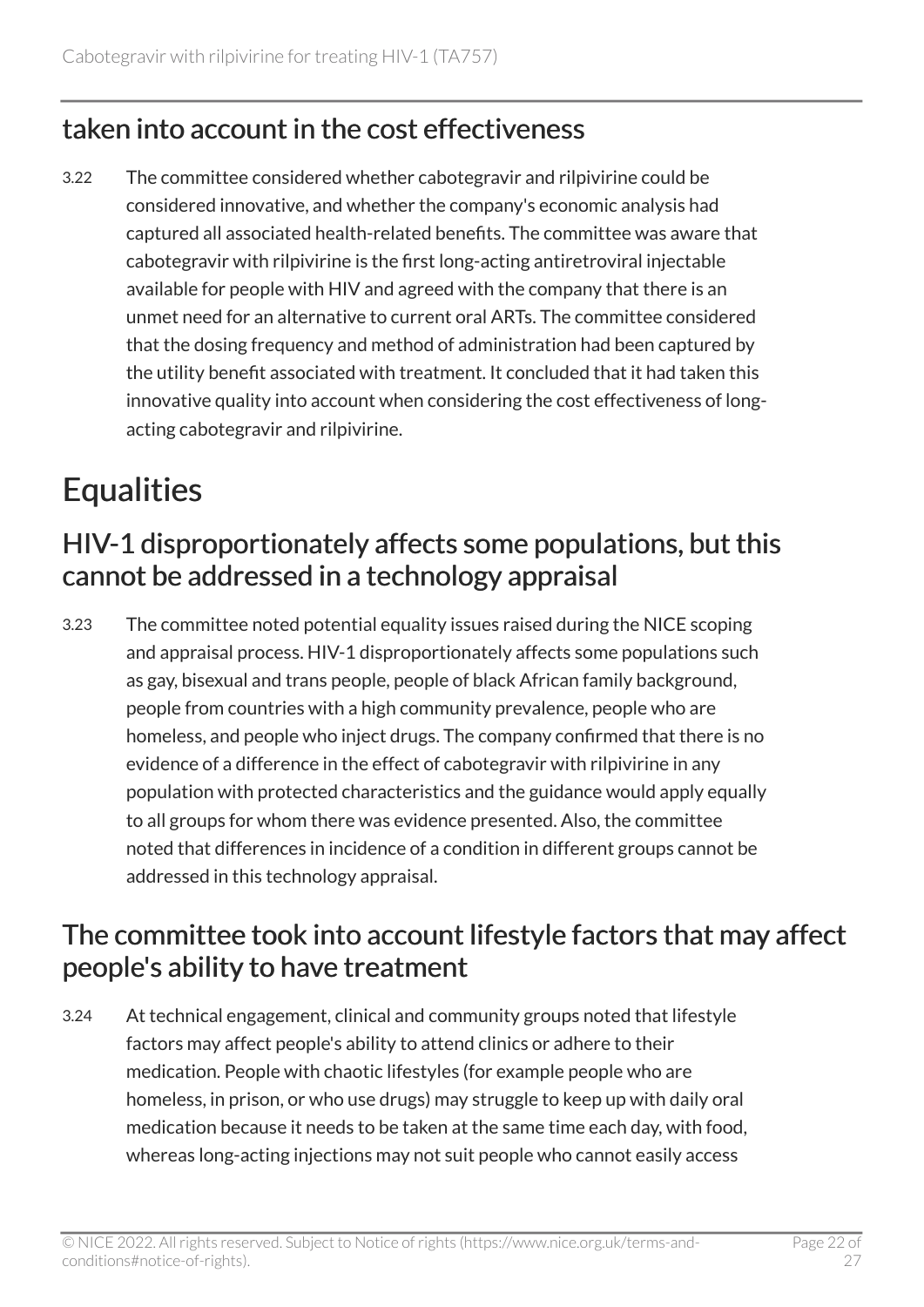their clinic for appointments. The committee was not presented with evidence relating to adherence for people with different lifestyle factors, but took this issue into account in its decision making.

#### The committee took into account in its decision making that some people struggle to take oral treatments

3.25 The committee acknowledged that some people struggle to take their oral medication because of psychological or social reasons, and some people have difficulty swallowing or absorption issues. It was unclear whether this technology would benefit these people because the committee had not been presented with the necessary information about the current comparator treatments for this population to make a decision. However, the committee took this issue into account for its decision making.

#### It is not possible to address needle phobia in this technology appraisal

3.26 The committee noted that even though this technology is a helpful alternative to current standard of care, it might not be suitable for individuals who have needle phobia. Needle phobia was not considered in the company's clinical- or cost-effectiveness evidence. The committee did not consider this to be an equalities issue and did not consider it possible to address needle phobia in this technology appraisal.

#### The benefit of long-acting antiretrovirals for stigma related to taking daily tablets for HIV is included in the modelling

3.27 The committee was aware of the stigma associated with HIV. It acknowledged that long-acting antiretrovirals could remove the stigma-related concerns associated with daily tablets, for example the fear of unwanted disclosure if tablets are seen, and the burden of a constant reminder of HIV status (see [section](#page-6-0) 3.2). However, the committee considered this benefit had been taken into account in the modelled utility advantage for cabotegravir with rilpivirine compared with oral ART (see [section](#page-18-0) 3.19).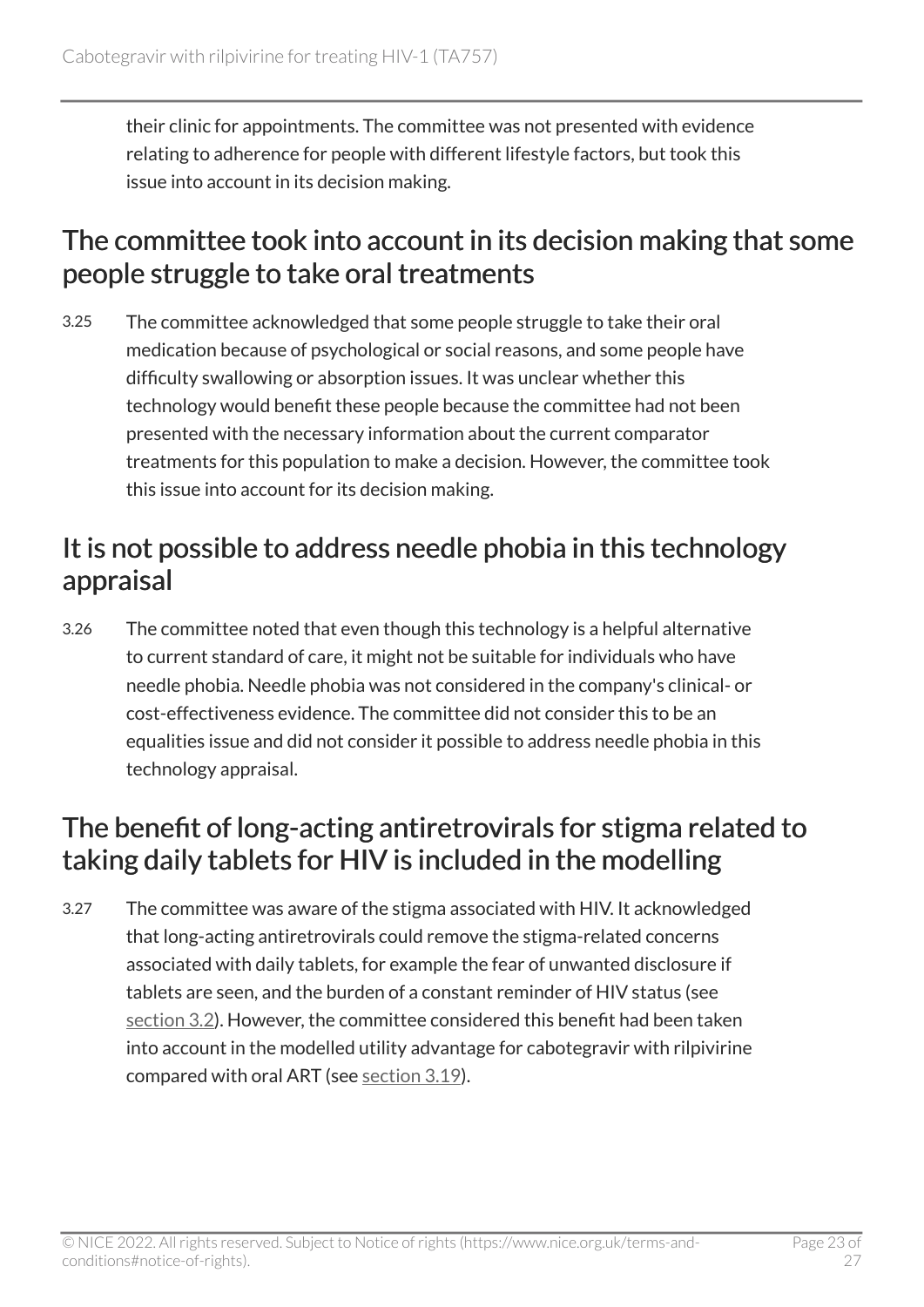### <span id="page-23-0"></span>**Conclusion**

### Cabotegravir with rilpivirine is recommended for routine commissioning

3.28 The committee recommended cabotegravir with rilpivirine, within its marketing authorisation, for treating HIV-1 infection in adults with virological suppression (HIV-1 RNA fewer than 50 copies/ml) on a stable antiretroviral regimen without present or past evidence of viral resistance to, and no previous virological failure with, any NNRTIs or INIs. The committee acknowledged that cabotegravir with rilpivirine meets an unmet need for people living with HIV-1 by offering an alternative to daily oral regimens. There was uncertainty about the size of the utility advantage for cabotegravir with rilpivirine over daily oral ART. Despite this uncertainty, the committee considered that a utility advantage was plausible because cabotegravir with rilpivirine may be valued by people concerned about stigma and disclosure of their HIV status, and it reduces the burden of taking daily tablets (see [section](#page-18-0) 3.19). The committee considered it was acceptable for the company to assume in its model that long-acting cabotegravir with rilpivirine and oral ARTs have the same efficacy. But it was not appropriate to assume that adherence is greater with cabotegravir with rilpivirine compared with oral ARTs. The committee acknowledged other factors including the innovative nature of cabotegravir with rilpivirine, the daily burden of taking tablets, the equalities issues raised (see [section](#page-21-1) 3.23) and the negative impact that stigma has on the lives of people living with HIV. But it recalled that this was captured in the cost-effectiveness calculation (see section 3.19). Using the committee's preferred adherence assumption (see [section](#page-15-0) 3.16), the most plausible ICER for cabotegravir and rilpivirine compared with oral ART was lower than £30,000 per QALY gained. The committee concluded that the costeffectiveness estimates were unlikely to exceed its acceptable maximum even though some uncertainties remained. Taking all this into account, the committee concluded that cabotegravir with rilpivirine is likely to be a cost-effective use of NHS resources for treating HIV-1, so it is recommended.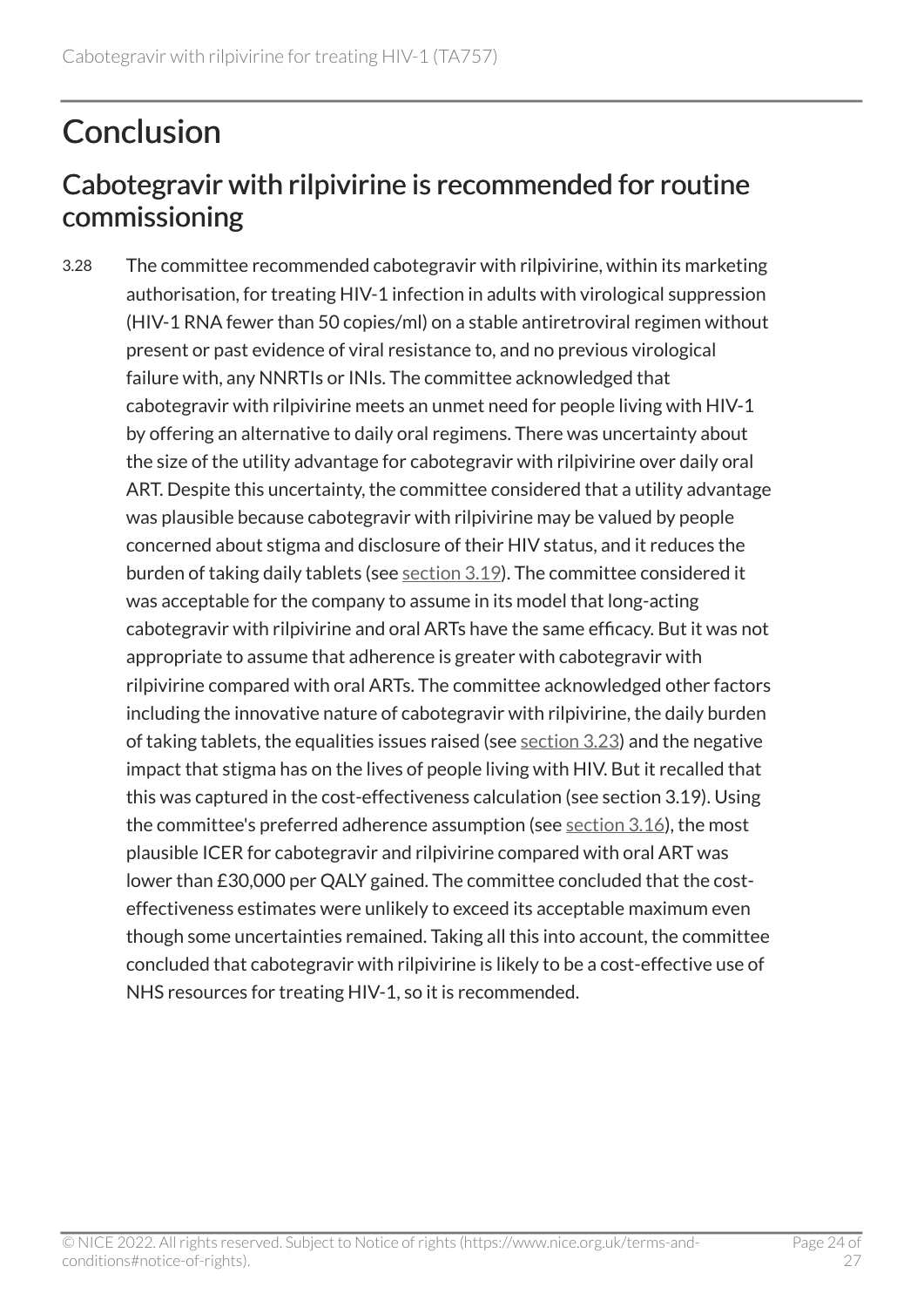### <span id="page-24-0"></span>4 Implementation

- 4.1 [Section 7 of the National Institute for Health and Care Excellence \(Constitution](http://www.legislation.gov.uk/uksi/2013/259/contents/made)  [and Functions\) and the Health and Social Care Information Centre \(Functions\)](http://www.legislation.gov.uk/uksi/2013/259/contents/made) [Regulations 2013](http://www.legislation.gov.uk/uksi/2013/259/contents/made) requires clinical commissioning groups, NHS England and, with respect to their public health functions, local authorities to comply with the recommendations in this appraisal within 3 months of its date of publication.
- 4.2 The Welsh ministers have issued directions to the NHS in Wales on implementing NICE technology appraisal guidance. When a NICE technology appraisal recommends the use of a drug or treatment, or other technology, the NHS in Wales must usually provide funding and resources for it within 2 months of the first publication of the final appraisal document.
- 4.3 When NICE recommends a treatment 'as an option', the NHS must make sure it is available within the period set out in the paragraphs above. This means that, if a patient has HIV and the doctor responsible for their care thinks that cabotegravir with rilpivirine is the right treatment, it should be available for use, in line with NICE's recommendations.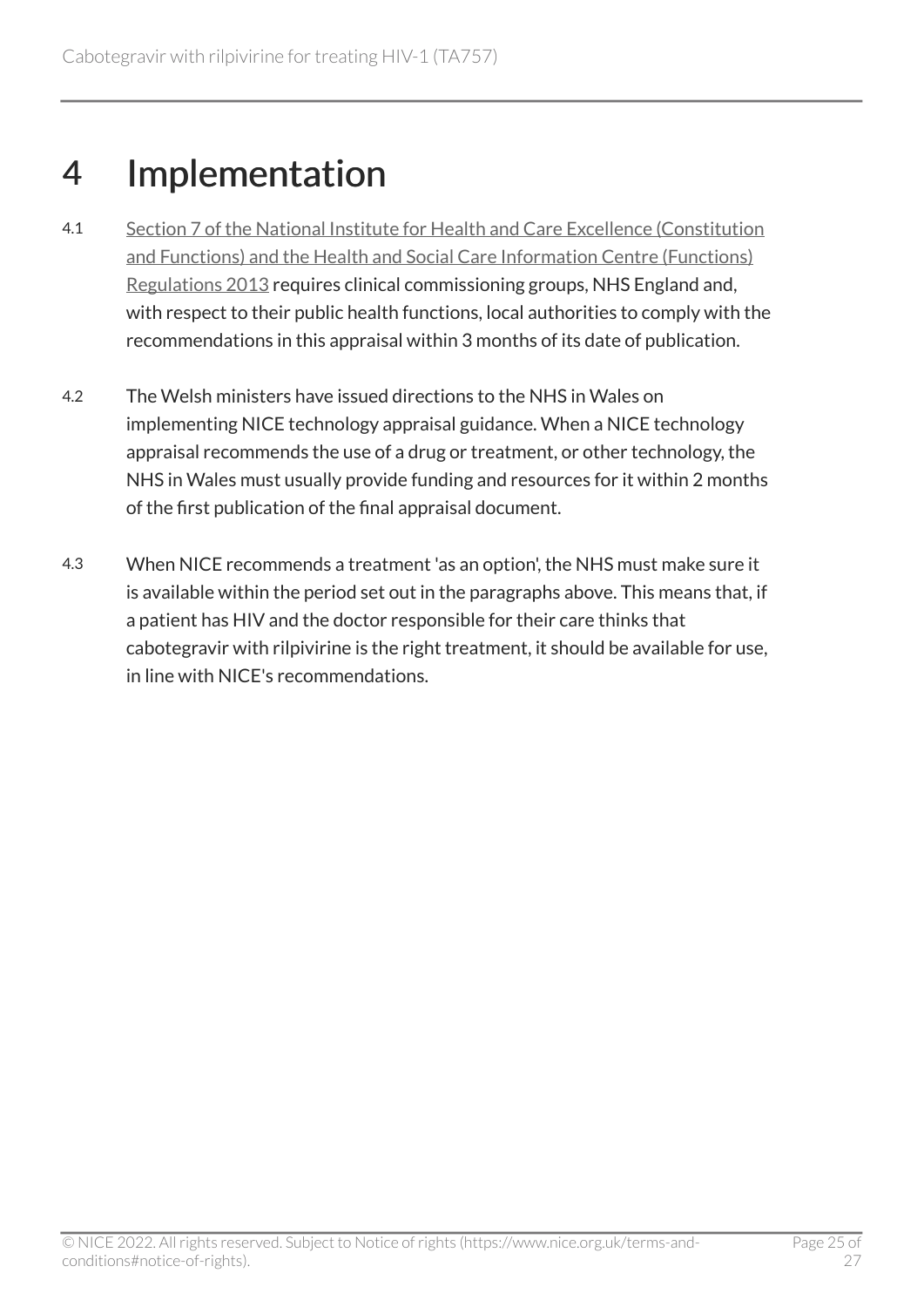## <span id="page-25-0"></span>5 Appraisal committee members and NICE project team

### <span id="page-25-1"></span>Appraisal committee members

The 4 technology appraisal committees are standing advisory committees of NICE. This topic was considered by [committee](https://www.nice.org.uk/get-involved/meetings-in-public/technology-appraisal-committee/committee-c-members) C.

Committee members are asked to declare any interests in the technology to be appraised. If it is considered there is a conflict of interest, the member is excluded from participating further in that appraisal.

The [minutes of each appraisal committee meeting](https://www.nice.org.uk/get-involved/meetings-in-public/technology-appraisal-committee), which include the names of the members who attended and their declarations of interests, are posted on the NICE website.

### <span id="page-25-2"></span>NICE project team

Each technology appraisal is assigned to a team consisting of 1 or more health technology analysts (who act as technical leads for the appraisal), a technical adviser and a project manager.

Anne Murray-Cota Technical lead

Hannah Nicholas Technical adviser

Gavin Kenny Project manager

ISBN: 978-1-4731-4385-2